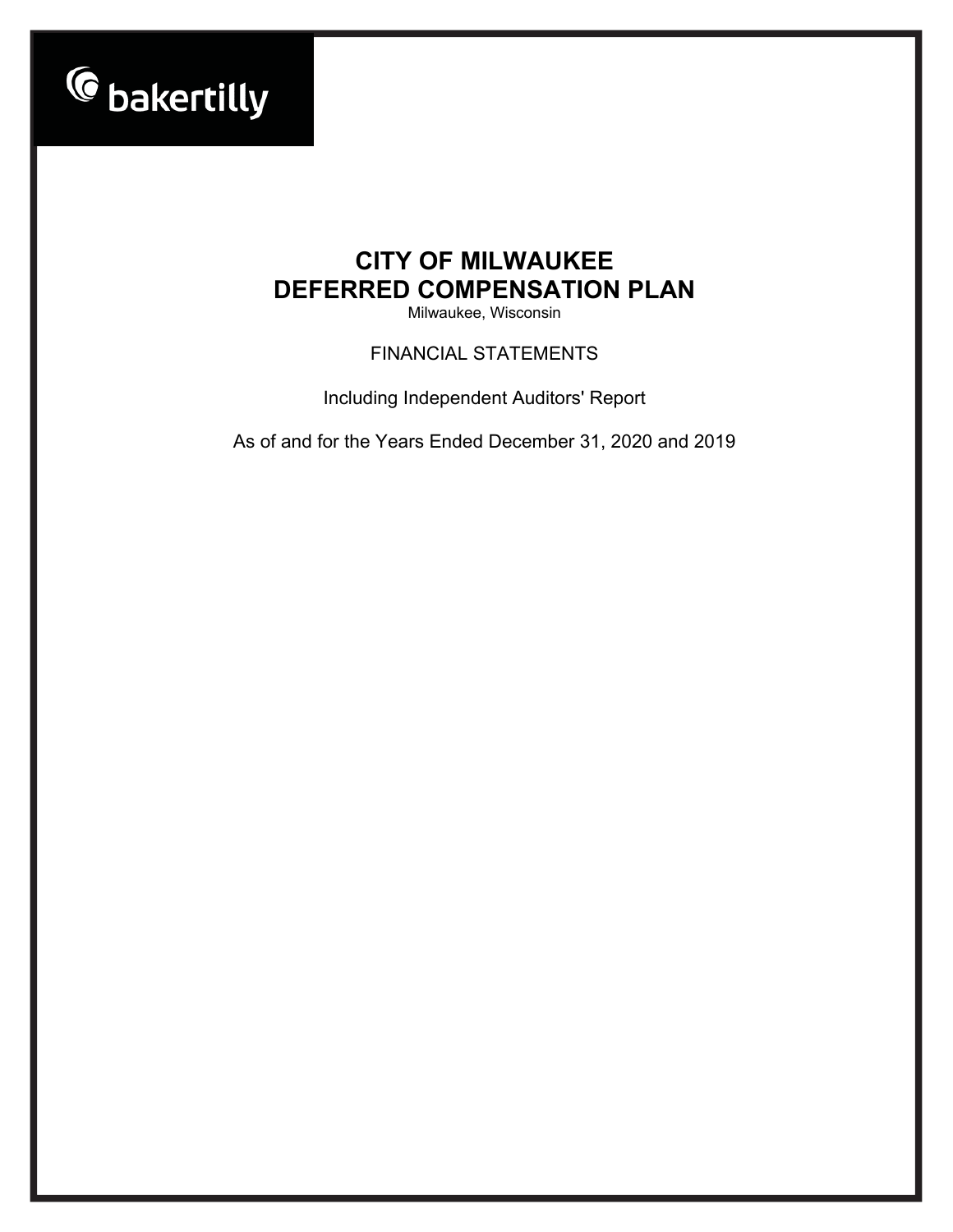# TABLE OF CONTENTS As of and for the Years Ended December 31, 2020 and 2019

| <b>Independent Auditors' Report</b>             | $1 - 2$  |
|-------------------------------------------------|----------|
| <b>Required Supplementary Information</b>       |          |
| Management's Discussion and Analysis            | $3 - 5$  |
| <b>Financial Statements</b>                     |          |
| <b>Statements of Fiduciary Net Position</b>     | 6        |
| Statements of Changes in Fiduciary Net Position | 7        |
| Notes to Financial Statements                   | $8 - 21$ |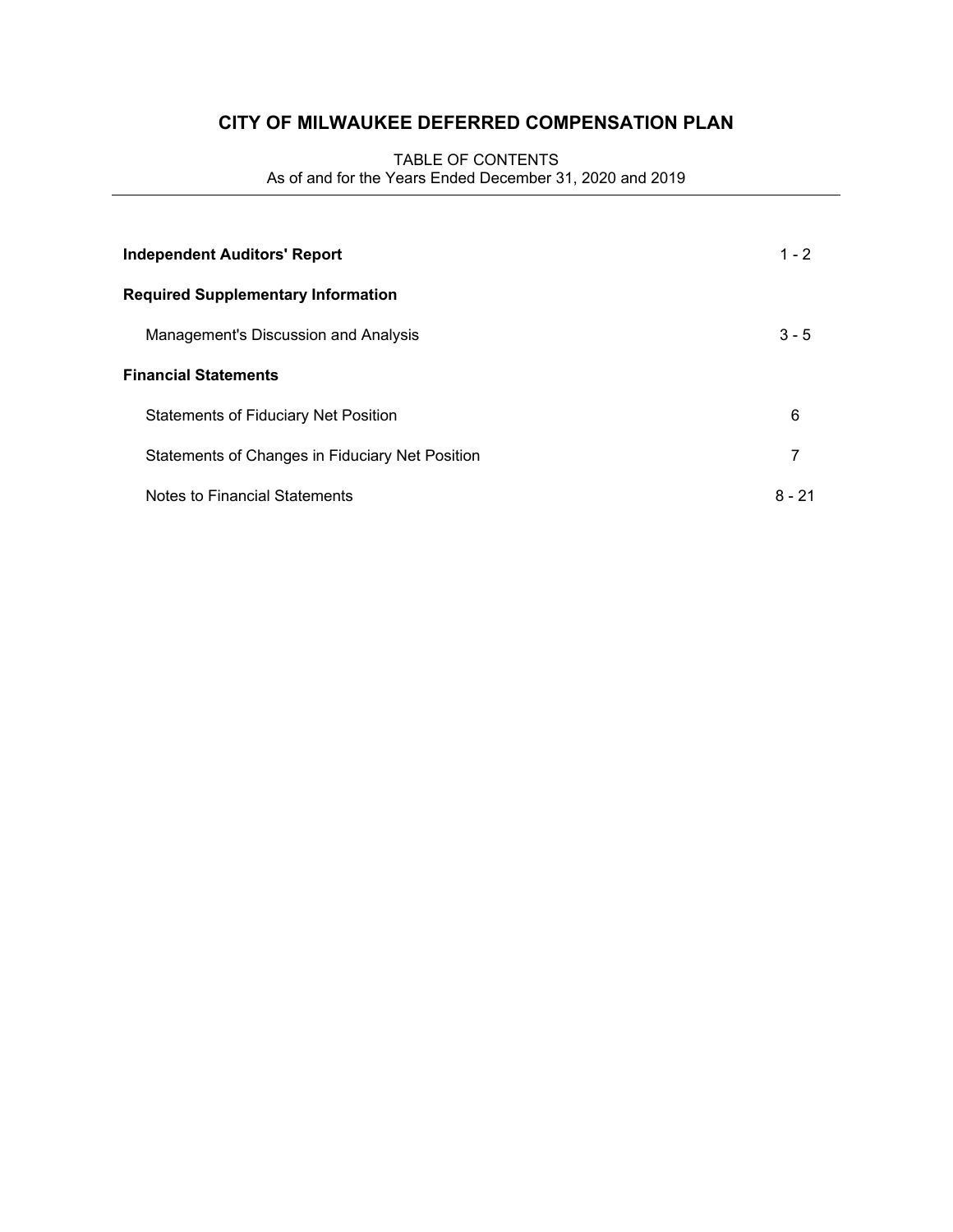

# **Independent Auditors' Report**

To the Deferred Compensation Board of the City of Milwaukee Deferred Compensation Plan

#### **Report on the Financial Statements**

We have audited the accompanying financial statements of City of Milwaukee Deferred Compensation Plan (the Plan), which comprise the statements of fiduciary net position as of December 31, 2020 and 2019, and the related statements of changes in fiduciary net position for the years then ended, and the related notes to the financial statements.

#### *Management's Responsibility for the Financial Statements*

Management is responsible for the preparation and fair presentation of these financial statements in accordance with accounting principles generally accepted in the United States of America; this includes the design, implementation, and maintenance of internal control relevant to the preparation and fair presentation of financial statements that are free from material misstatement, whether due to fraud or error.

#### *Auditors' Responsibility*

Our responsibility is to express an opinion on these financial statements based on our audits. We conducted our audits in accordance with auditing standards generally accepted in the United States of America. Those standards require that we plan and perform the audits to obtain reasonable assurance about whether the financial statements are free from material misstatement.

An audit involves performing procedures to obtain audit evidence about the amounts and disclosures in the financial statements. The procedures selected depend on the auditors' judgment, including the assessment of the risks of material misstatement of the financial statements, whether due to fraud or error. In making those risk assessments, the auditor considers internal control relevant to the entity's preparation and fair presentation of the financial statements in order to design audit procedures that are appropriate in the circumstances, but not for the purpose of expressing an opinion on the effectiveness of the entity's internal control. Accordingly, we express no such opinion. An audit also includes evaluating the appropriateness of accounting policies used and the reasonableness of significant accounting estimates made by management, as well as evaluating the overall presentation of the financial statements.

We believe that the audit evidence we have obtained is sufficient and appropriate to provide a basis for our audit opinion.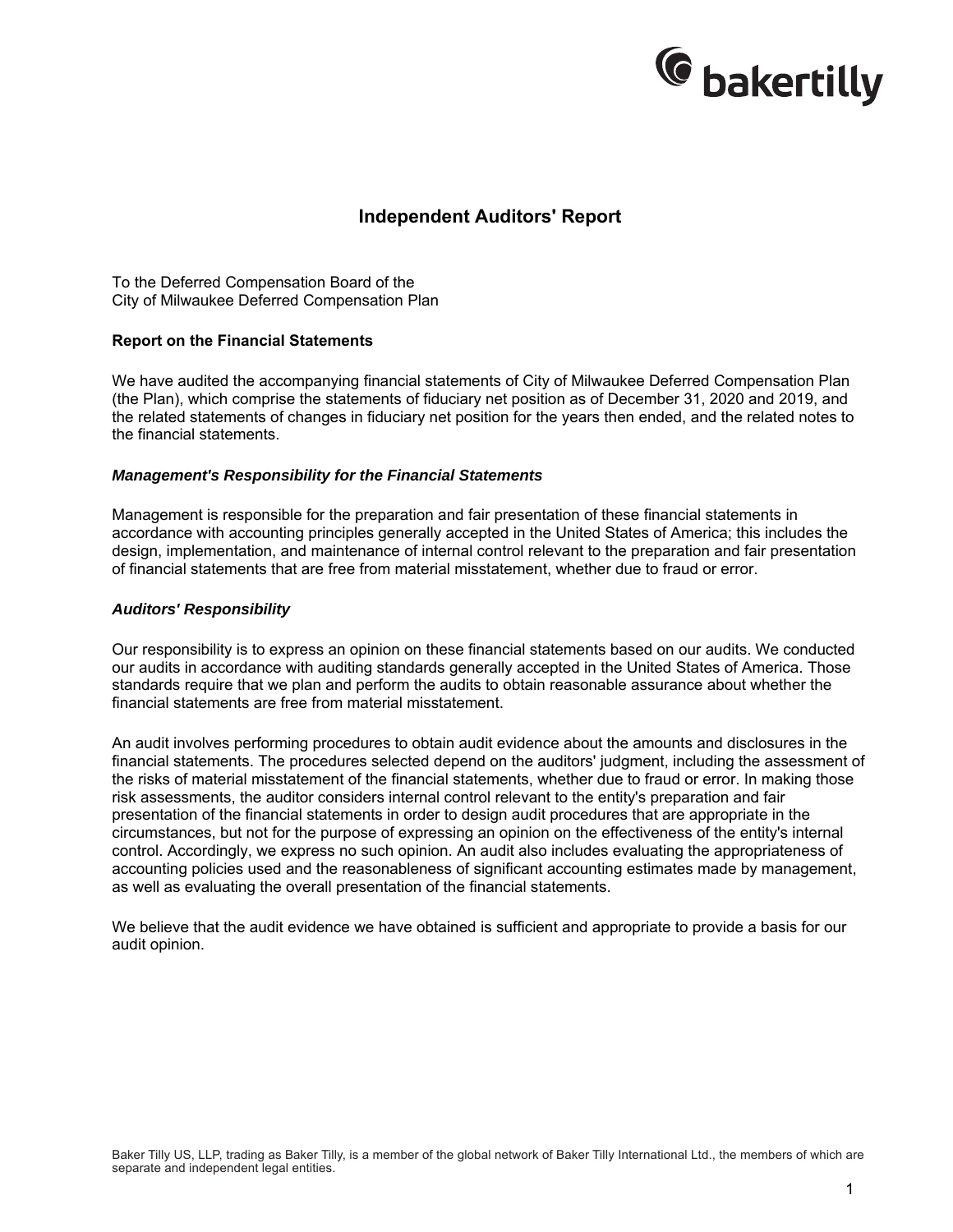# *Opinion*

In our opinion, the financial statements referred to above present fairly, in all material respects, the fiduciary net position of the Plan as of December 31, 2020 and 2019, and the changes in its fiduciary net position for the years then ended in accordance with accounting principles generally accepted in the United States of America.

# *Other Matters*

### *Required Supplementary Information*

Accounting principles generally accepted in the United States of America require that the management's discussion and analysis on pages 3 through 5 be presented to supplement the financial statements. Such information, although not part of the financial statements, is required by the Governmental Accounting Standards Board who considers it to be an essential part of financial reporting for placing the financial statements in an appropriate operational, economic, or historical context. We have applied certain limited procedures to the required supplementary information in accordance with auditing standards generally accepted in the United States of America, which consisted of inquires of management about the methods of preparing the information and comparing the information for consistency with management's responses to our inquires, the financial statements, and other knowledge we obtained during our audit of the financial statements. We do not express an opinion or provide any assurance on the information because the limited procedures do not provide us with sufficient evidence to express an opinion or provide any assurance.

Soker Tilly US, LLP

Milwaukee, Wiscons August 4, 2021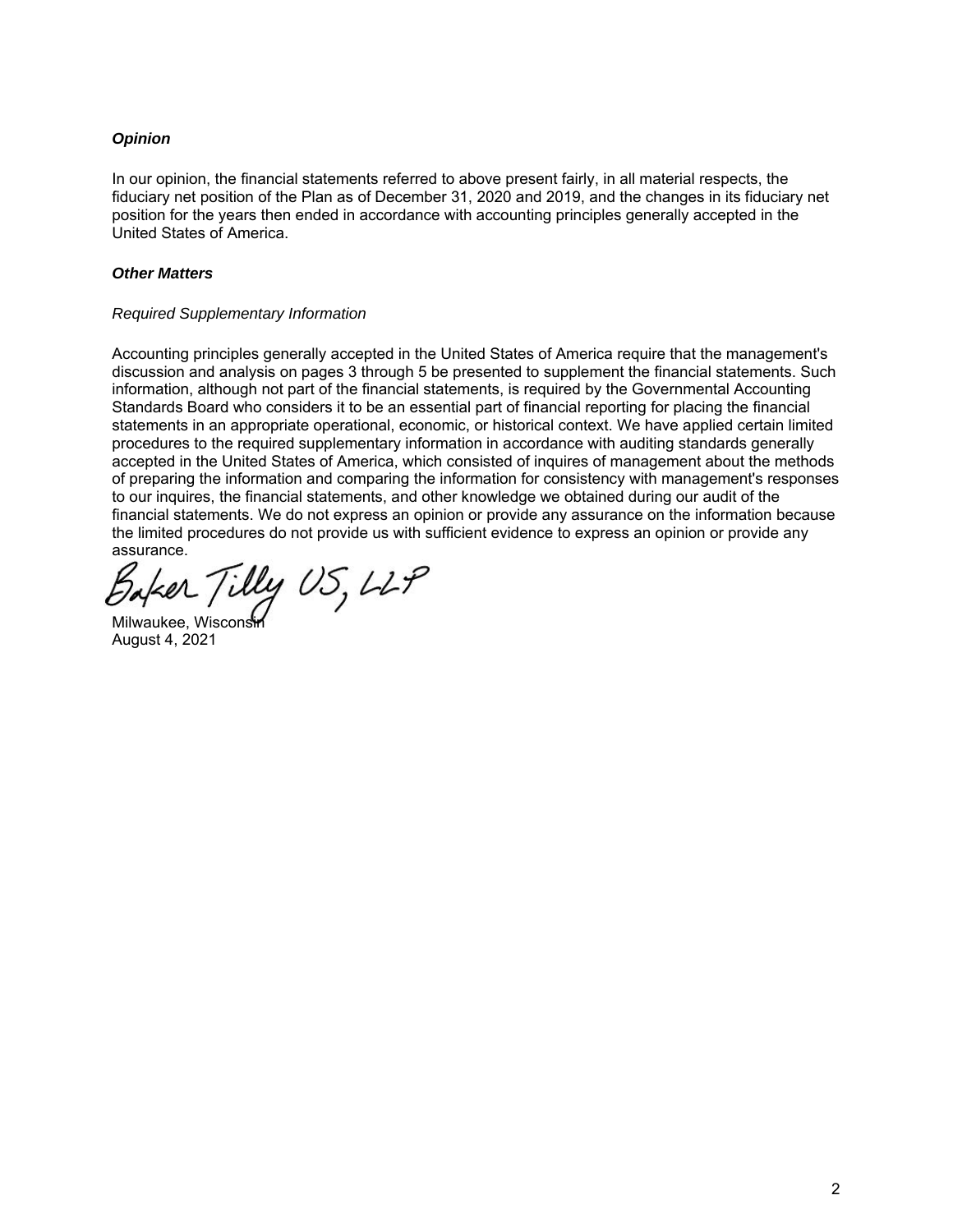# MANAGEMENT'S DISCUSSION AND ANALYSIS (UNAUDITED) December 31, 2020

This discussion and analysis of the City of Milwaukee Deferred Compensation Plan (the Plan) financial performance provides an overview of the Plan's financial activities for the years ended December 31, 2020, 2019 and 2018. It is presented as required supplementary information to the financial statements.

### **Overview of Financial Statements**

The Statements of Fiduciary Net Position provides the financial position of the Plan at December 31, 2020, including comparative amounts for the year ended December 31, 2019.

The Statements of Changes in Fiduciary Net Position summarize the Plan's financial activities that occurred during the years ended December 31, 2020 and 2019.

The Notes to Financial Statements provide additional information that is essential to a full understanding of the financial statements. The notes are an integral part of the financial statements and include detailed information not readily evident in the basic financial statements.

The analysis below focuses on Fiduciary Net Position (Table 1) and Changes in Fiduciary Net Position (Table 2).

|                                        | Table 1<br><b>Fiduciary Net Position</b>   |                     |    |                |
|----------------------------------------|--------------------------------------------|---------------------|----|----------------|
|                                        | 2020                                       | 2019                |    | 2018           |
| <b>FIDUCIARY NET POSITION</b>          | \$<br>1,092,676,803                        | \$<br>1,002,058,420 | S  | 868,567,461    |
|                                        | Table 2<br><b>Changes in Fiduciary Net</b> |                     |    |                |
|                                        | <b>Position</b>                            |                     |    |                |
|                                        | 2020                                       | 2019                |    | 2018           |
| ADDITIONS (DEDUCTIONS) TO NET POSITION | \$<br>162,510,613                          | \$<br>200,849,952   | \$ | (362,724)      |
| <b>DEDUCTIONS FROM NET POSITION</b>    | 71,892,230                                 | 67,358,993          |    | 70,959,714     |
| <b>NET INCREASE (DECREASE)</b>         | \$<br>90,618,383                           | 133.490.959         | \$ | (71, 322, 438) |

### **Financial Analysis of the Plan**

The Statements of Fiduciary Net Position and the Statements of Changes in Fiduciary Net Position report general information about the Plan's asset size over time. Numerous factors impact the asset size of the Plan including participation rates, employee saving rates, economic conditions, and governmental legislation and policy, particularly that which directly or indirectly impacts employee compensation and/or benefits. Therefore, while the Plan's net position shows trends in Plan asset size, it is not a direct reflection of the financial strength of the Plan absent an analysis of the underlying reasons for changes in Plan asset size.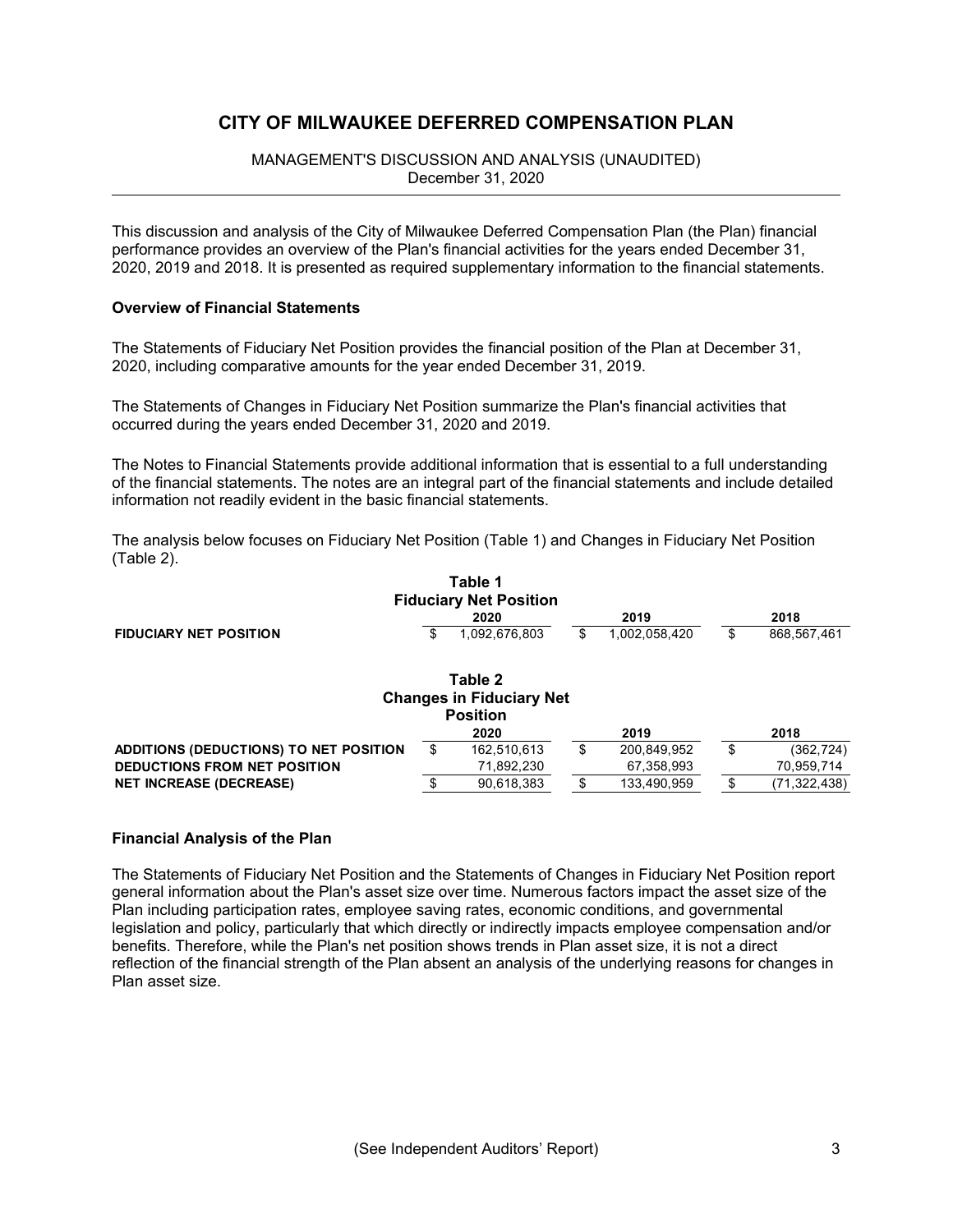MANAGEMENT'S DISCUSSION AND ANALYSIS (UNAUDITED) December 31, 2020

#### **2020 Financial Highlights**

- Total fiduciary net position increased by \$90,618,383 during 2020 from \$1,002,058,420 at December 31, 2019 to \$1,092,676,803 at December 31, 2020. The increase is due to a number of factors, including favorable market results throughout 2020 as well as increased participant contributions, offset by higher benefits paid to participants.
- > Participant contributions, including rollovers, increased from \$41,396,644 for the year ended December 31, 2019 to \$44,325,620 for the year ended December 31, 2020, due to increased participant rollover contributions.
- The Plan's 2020 participant rollover contributions, totaling approximately \$7.9 million come from plan to plan transfers from IRA, 401(k), 403(b), 401(a) and 457 plans.
- $>$  Benefits paid to participants increased from \$66,410,532 for the year ended December 31, 2019 to \$70,902,298 for the year ended December 31, 2020. Distributions tend to fluctuate from year to year depending upon participant elections and retirement dates. The increase included approximately \$10.0 million of distributions from the CARES Act, which is defined in Note 1.
- $>$  Administrative expenses increased by \$41,471 during 2020 from \$948,461 for the year ended December 31, 2019 to \$989,932 for the year ended December 31, 2020. The increase is due to an increase in plan participation (based on quarterly average, plan participation increased from 8,953 in 2019 to 9,069 in 2020) and the additional utilization of advisory services provided by VOYA Retirement Advisors (VRA).

### **2019 Financial Highlights**

- Total fiduciary net position increased by \$133,490,959 during 2019 from \$868,567,461 at December 31, 2018 to \$1,002,058,420 at December 31, 2019. The increase is due to a number of factors, including favorable market results throughout 2019 as well as lower benefits paid to participants.
- > Participant contributions, including rollovers, decreased from \$42,079,156 for the year ended December 31, 2018 to \$41,396,644 for the year ended December 31, 2019, due to decreased participant rollover contributions.
- The Plan's 2019 participant rollover contributions, totaling approximately \$5.7 million come from plan to plan transfers from IRA, 401(k), 403(b), 401(a) and 457 plans.
- Benefits paid to participants decreased from \$70,127,189 for the year ended December 31, 2018 to \$66,410,532 for the year ended December 31, 2019. Distributions tend to fluctuate from year to year depending upon participant elections and retirement dates.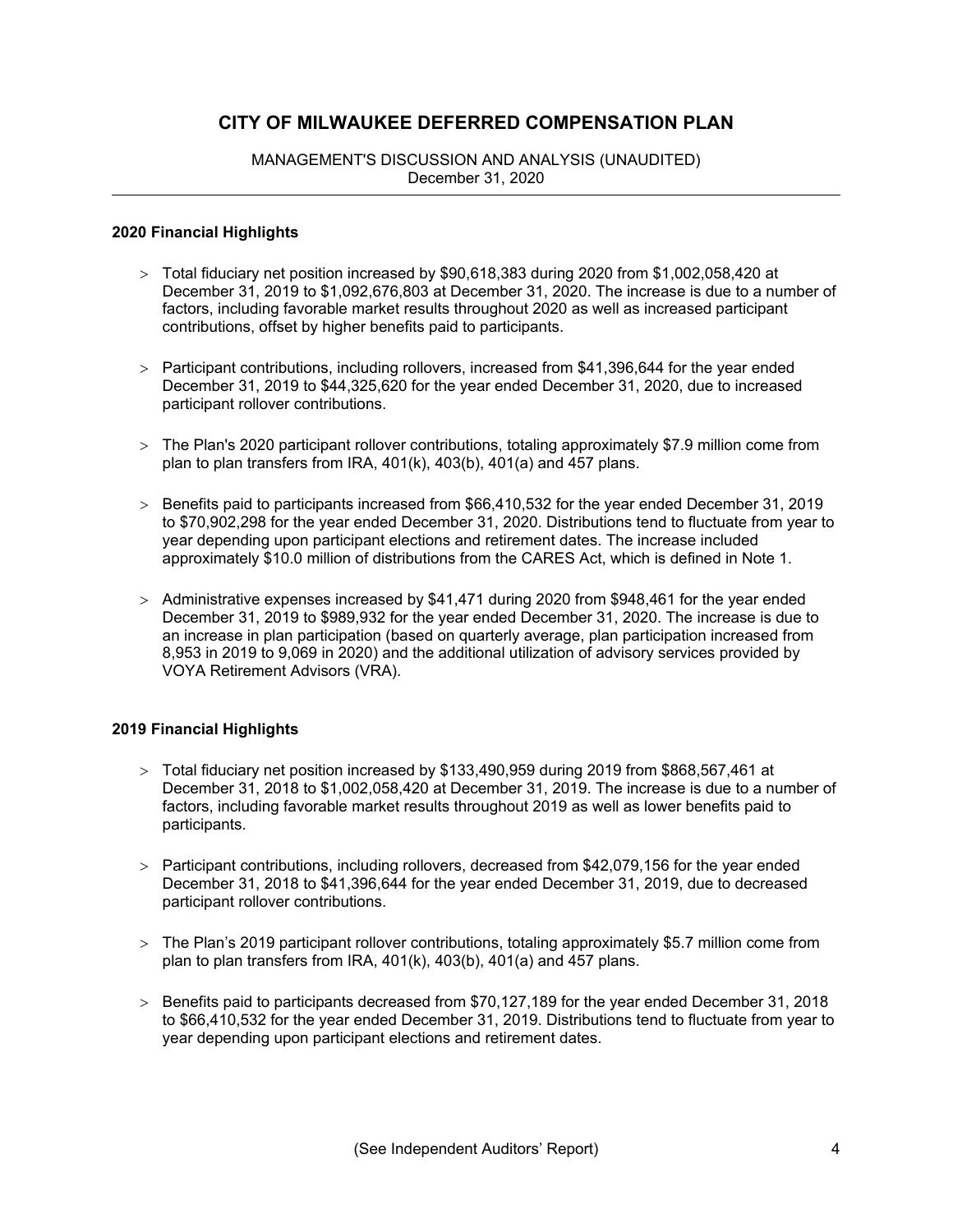MANAGEMENT'S DISCUSSION AND ANALYSIS (UNAUDITED) December 31, 2020

 $>$  Administrative expenses increased by \$115,396 during 2019 from \$832,525 for the year ended December 31, 2018 to \$948,461 for the year ended December 31, 2019. The increase is likely due to an increase in plan participation (based on quarterly average, plan participation increased from 8,763 in 2018 to 8,953 in 2019) and the additional utilization of advisory services provided by VOYA Retirement Advisors (VRA).

# **Financial Contact**

The Plan financial statements are designed to present users with a general overview of the Plan's finances and to demonstrate the trustee's accountability. If you have questions about the report or need additional financial information, contact the Plan's Executive Director at 414-286-5541.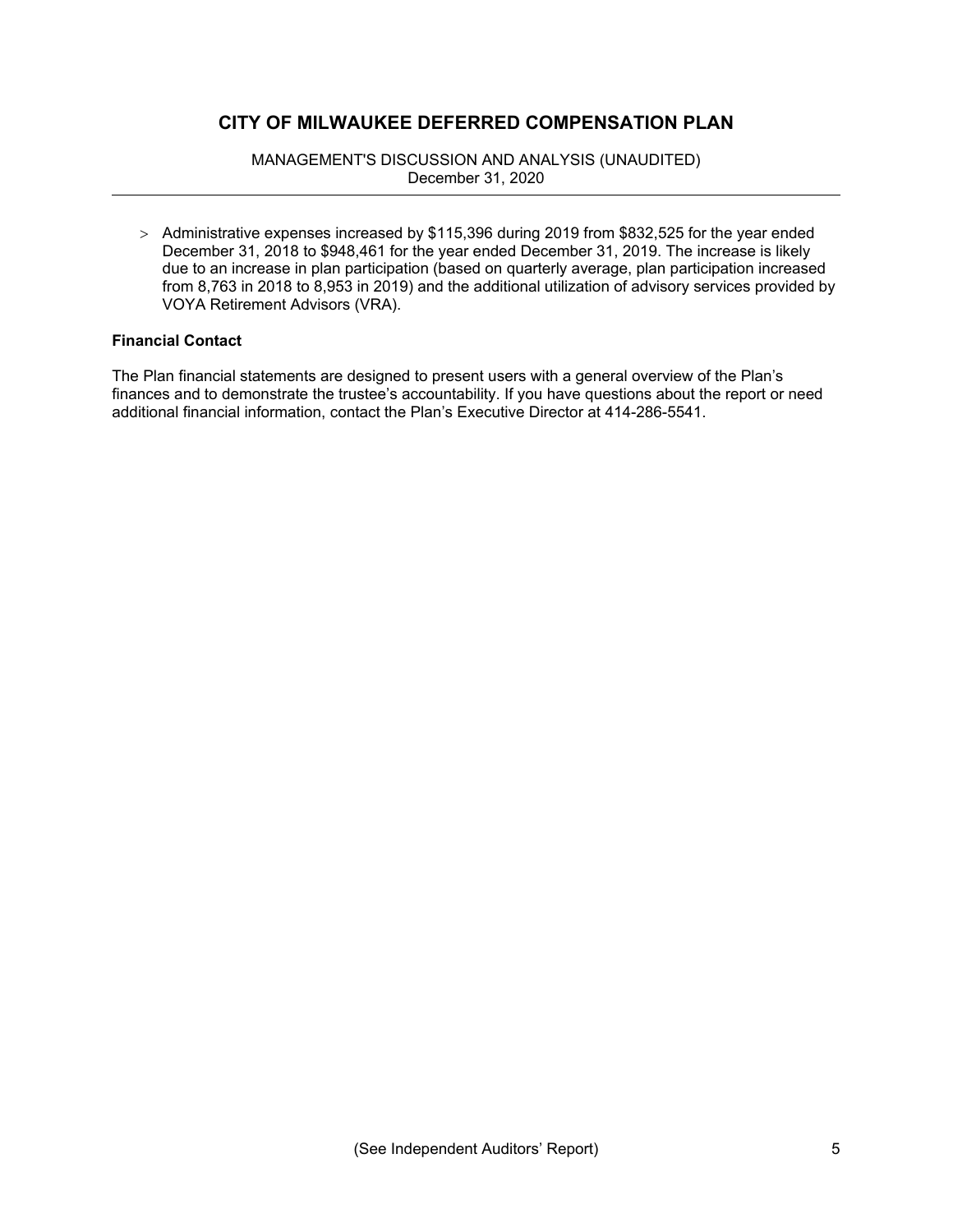# STATEMENTS OF FIDUCIARY NET POSITION As of December 31, 2020 and 2019

|                                    | 2020 |               | 2019                |
|------------------------------------|------|---------------|---------------------|
| <b>ASSETS</b>                      |      |               |                     |
| Investments                        | \$   | 1,073,550,207 | \$<br>981,820,447   |
| Notes receivable from participants |      | 16,840,478    | 17,745,389          |
| Cash and cash equivalents          |      | 2,517,762     | 2,803,077           |
| <b>TOTAL ASSETS</b>                |      | 1,092,908,447 | 1,002,368,913       |
| <b>LIABILITIES</b>                 |      |               |                     |
| Accrued expenses                   |      | 231,644       | 310,493             |
| <b>NET POSITION</b>                |      |               |                     |
| <b>FIDUCIARY NET POSITION</b>      | \$   | 1,092,676,803 | \$<br>1,002,058,420 |

The accompanying notes are an integral part of the financial statements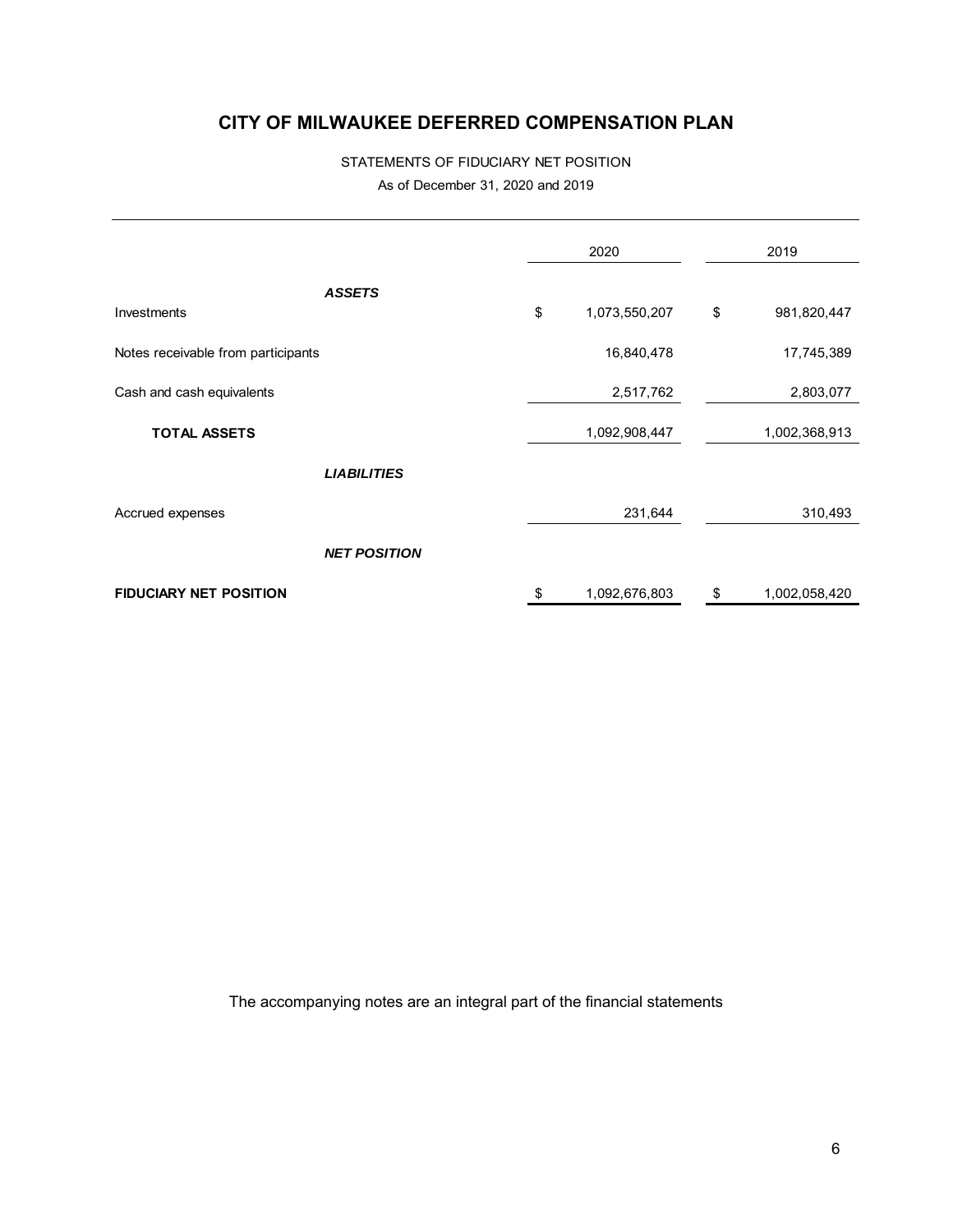# STATEMENTS OF CHANGES IN FIDUCIARY NET POSITION For the Years Ended December 31, 2020 and 2019

|                                               | 2020          | 2019                |
|-----------------------------------------------|---------------|---------------------|
| <b>ADDITIONS</b>                              |               |                     |
| Additions to net position attributed to       |               |                     |
| Investment income                             |               |                     |
| Net appreciation in fair value of investments | 117,382,578   | \$<br>158,664,576   |
| Interest and dividends                        | 802,415       | 788,732             |
| Total investment income                       | 118, 184, 993 | 159,453,308         |
| Contributions                                 |               |                     |
| Participant                                   | 36,454,463    | 35,742,340          |
| <b>Rollovers</b>                              | 7,871,157     | 5,654,304           |
| <b>Total contributions</b>                    | 44,325,620    | 41,396,644          |
| <b>Total Additions</b>                        | 162,510,613   | 200,849,952         |
| <b>DEDUCTIONS</b>                             |               |                     |
| Deductions from net position attributed to    |               |                     |
| Benefits paid to participants                 | 70,902,298    | 66,410,532          |
| Administrative expenses                       | 989,932       | 948,461             |
| <b>Total Deductions</b>                       | 71,892,230    | 67,358,993          |
| Net Increase                                  | 90,618,383    | 133,490,959         |
| FIDUCIARY NET POSITION - Beginning of Year    | 1,002,058,420 | 868,567,461         |
| <b>NET FIDUCIARY POSITION - END OF YEAR</b>   | 1,092,676,803 | 1,002,058,420<br>\$ |
|                                               |               |                     |

The accompanying notes are an integral part of the financial statements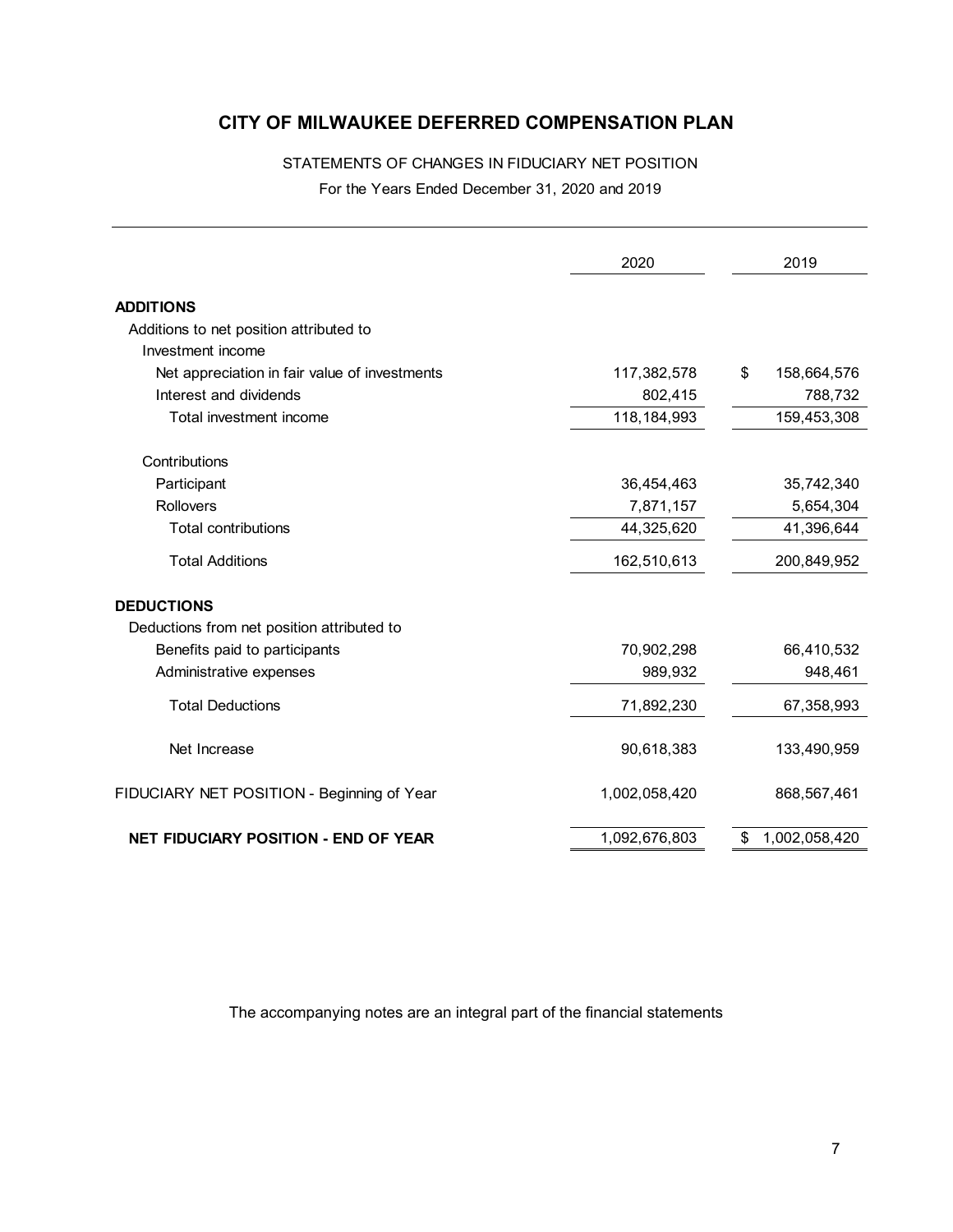#### NOTES TO FINANCIAL STATEMENTS As of and for the Years Ended December 31, 2020 and 2019

### **NOTE 1 – Description of the Plan**

The following description of the City of Milwaukee Deferred Compensation Plan (the Plan) provides only general information. Participants should refer to the plan document for a more complete description of the Plan's provisions.

The Plan was created by Section 5.50 of the Milwaukee City Charter and the Plan opened to employees on January 1, 1976. The Plan operates pursuant to City Ordinance 320-17, a Master Agreement adopted by the City of Milwaukee (the City), as amended and/or restated from time to time, as well as Administrative Rules, Operating Procedures, and an Investment Policy Statement.

#### *Contributions*

Under the Plan provisions, eligible employees may contribute to the Plan through payroll deductions. Eligible employees are individuals who perform services for the City as an employee. In accordance with Section 457 of the Internal Revenue Code (IRC), the Plan limits the amount of an individual's annual contributions to an amount not to exceed the lesser of \$19,500 for 2020 and \$19,000 for 2019 or 100% of the individual's gross annual salary, or if appropriate, adjusted gross salary. Individuals age 50 or over may make an additional "catch-up" contribution effective for tax years after December 31, 2001. Additional catch-up contributions are allowed for participants within three years of retirement. Amounts contributed by employees are deferred for federal and state income tax purposes until benefits are paid to the employees. An employee's interest in his/her account is fully vested at all times. The City does not make any contributions to the Plan.

Beginning October 1, 2016, an annual account elections and enrollment period will occur in the October time frame, and eligible employees not contributing or contributing less than 3% of pay will be default enrolled at 3% on a pre-tax basis if no action is taken at that time. For new hires, the effective date shall be no less than thirty days after the earlier of (a) the new hire's new employee orientation; or (b) mailing of an enrollment packet. Default enrollment and contributions do not apply to active unionized police and fire employees.

### *Participant Accounts*

Under provisions of the Small Business Job Protection Act of 1996 (SBJPA), which became effective for plan years beginning after December 31,1996, assets of IRC Section 457 plans must be held in a trust, custodial account, or annuity contract for the exclusive benefit of employees and beneficiaries. At December 31, 2020 and 2019, the Plan met the requirements of the SBJPA.

The Plan is governed by the City of Milwaukee Deferred Compensation Board (the Board) and is administered by a third party. The Board is also the trustee of the Plan.

Each participant's account is credited with the participant's salary contributions, rollover contributions and earnings (net of administrative expenses). The benefit to which a participant is entitled is the benefit that can be provided from the participant's vested account.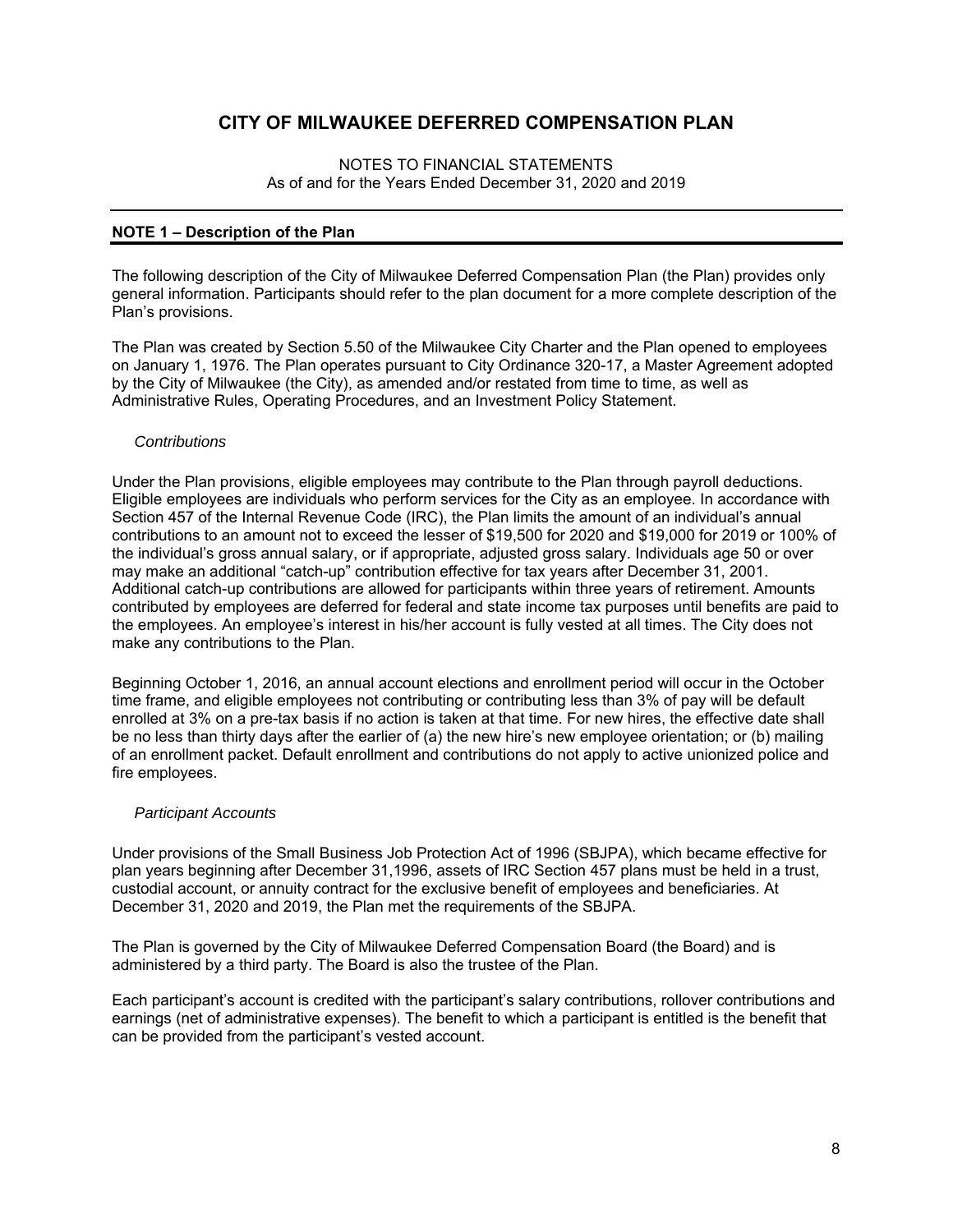### NOTES TO FINANCIAL STATEMENTS As of and for the Years Ended December 31, 2020 and 2019

# **NOTE 1 - Description of the Plan (cont.)**

In October 2016, the Plan changed its investment offerings, with the exception of the Stable Value Account. The underlying management structure for all of the core investment options changed and the Socially Conscious Balanced Account was eliminated. In addition, the risk managed accounts were replaced with a suite of target date funds managed by JP Morgan. After the change, participants may direct the investment of their account balances and have the following investment options to choose from:

- $>$  Stable Value account, which invests primarily in fixed income securities and investment contracts.
- $>$  Variable earnings investment accounts consisting of various underlying mutual funds, common stocks and bond investments that have different investment risks and return objectives:
	- Actively Managed Income Account
	- Passively Managed U.S. Equity Account
	- Actively Managed Equity Account
	- Passively Managed International Equity Account
	- Target Date Income
	- Target Date 2020
	- Target Date 2025
	- Target Date 2030
	- Target Date 2035
	- Target Date 2040
	- Target Date 2045
	- Target Date 2050
	- Target Date 2055
	- Target Date 2060
- > Self-directed option Personal Choice Retirement Accounts (PCRA) offered by Charles Schwab & Co., Inc. (Schwab):
	- Participants with a minimum account balance of \$100,000 in total Plan assets may elect to self-direct up to 75% of their account balance through a PCRA account. The PCRA account investments primarily consist of common stocks, mutual funds, and bonds.

Some of the Plan's investments are still held in a group annuity contract underwritten by American United Life Insurance Company (AUL), which is not available for new deferrals.

### *Vesting*

Participants are immediately vested in their salary reduction and rollover contributions plus earnings thereon.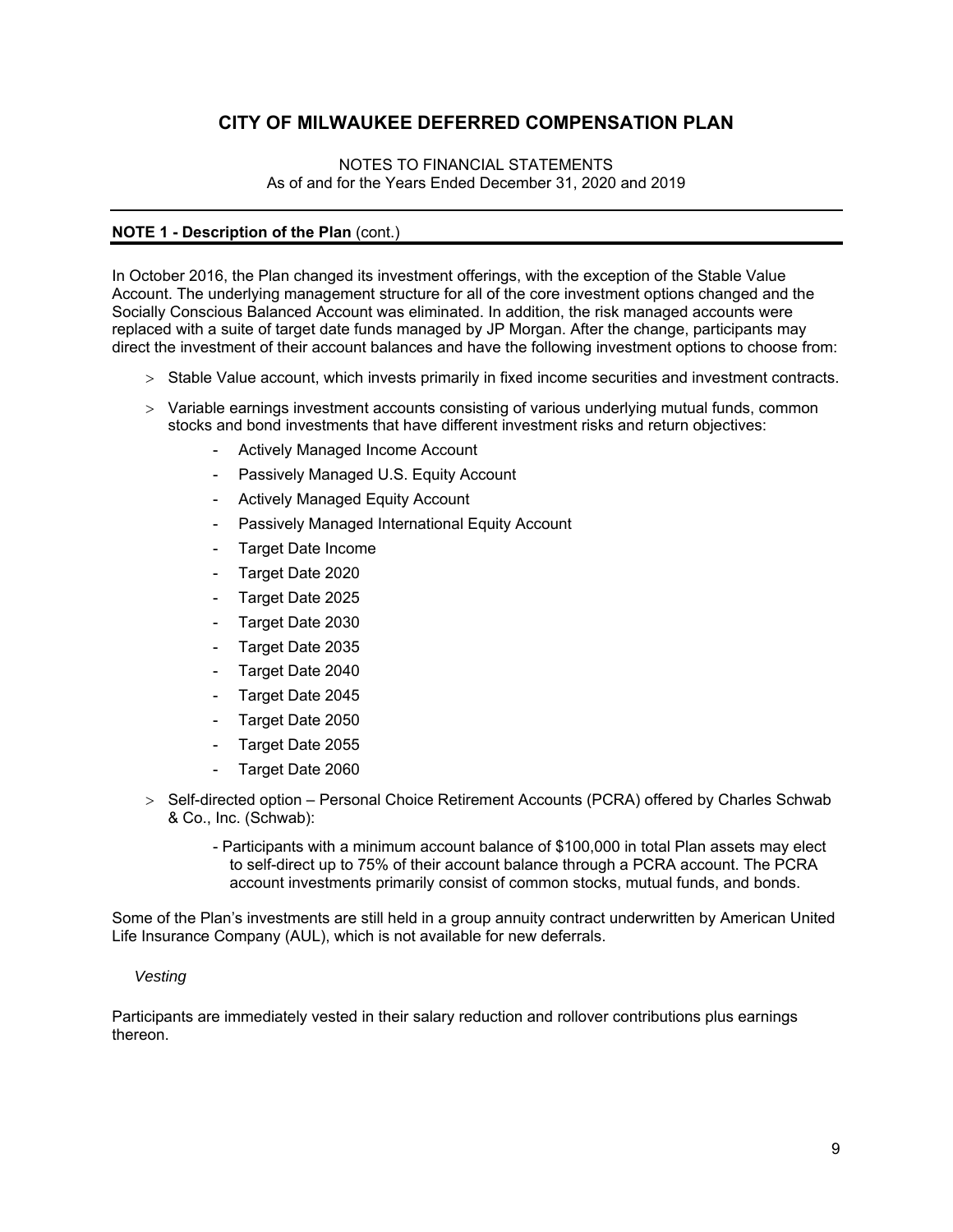### NOTES TO FINANCIAL STATEMENTS As of and for the Years Ended December 31, 2020 and 2019

# **NOTE 1 - Description of the Plan (cont.)**

### *Notes Receivable from Participants*

Participants may borrow from their fund accounts a minimum of \$1,000 up to a maximum equal to the lesser of \$50,000 or 50 percent of their vested account balance. Loan terms are not to exceed five years for a general purpose loan or up to fifteen years for the purchase of a principal residence. Principal and interest payments received on a participant's outstanding loan balance are allocated to the participant's account pro-rata according to current designated investment elections. The loans are secured by the remaining balance in the participant's account and bear interest at prime rate at the first day of the calendar quarter in which the loan was initiated, plus 1%. Participants are limited to having one general purpose loan outstanding and one principal residence loan outstanding at a given time.

### *Payment of Benefits*

Employees participating in the Plan may withdraw the value of their accounts upon termination of employment from the City, because of financial hardship, (if approved by the City of Milwaukee Deferred Compensation Board), or in order to satisfy minimum distribution requirements of the IRC. Normal retirement age under the Plan is age 70, unless the participant has designated an alternative Normal Retirement Date, as defined in the plan document. A participant's alternative Normal Retirement Age may not be earlier than the earliest date that the participant will become eligible to retire and receive unreduced benefits under the Employes' Retirement System, the Policemen's Annuity and Benefit Fund or the Fireman's Annuity and Benefit Fund, whichever is applicable to the participant.

Participants may select various payout options, which include lump sum, periodic, or annuity payments.

In the case of death, with certain exceptions, any amount invested under the participant's account is paid to the beneficiary or the participant's estate.

Distributions to participants are recorded at the time withdrawals are made from participant accounts.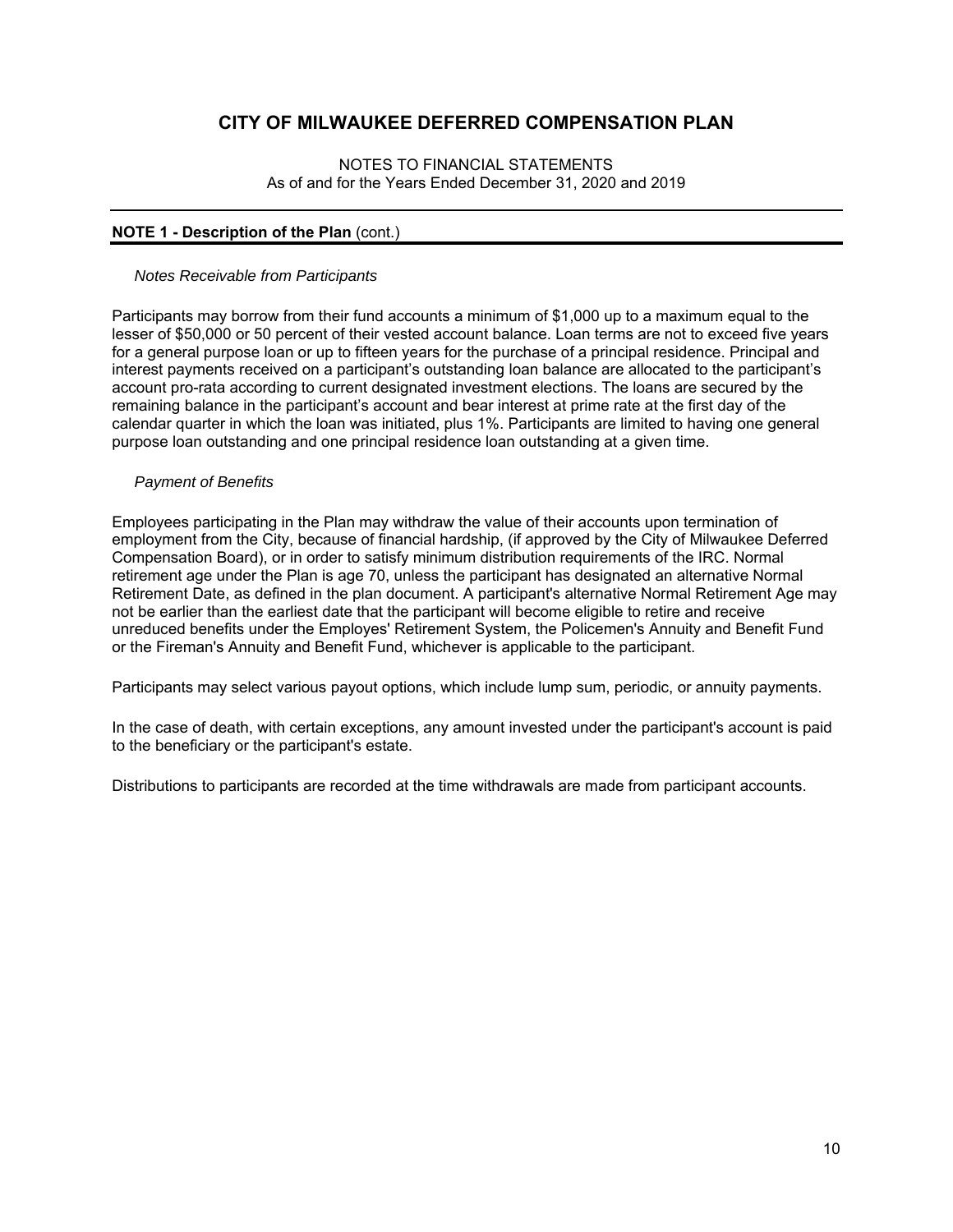#### NOTES TO FINANCIAL STATEMENTS As of and for the Years Ended December 31, 2020 and 2019

# **NOTE 1 - Description of the Plan** (cont.)

#### *CARES Act*

On March 27, 2020, the Coronavirus Aid Relief and Economic Security Act (CARES Act) was signed into law. This aid package was designed to help the economy from the effects of the coronavirus pandemic and several of the provisions of the CARES Act affected employee benefit plans. The provisions of the CARES Act were optional. During 2020, the Plan opted into the following provisions of the CARES Act:

- $>$  Hardship distributions Qualified plan participants were permitted to take a coronavirus-related distribution of up to \$100,000 from the Plan without a 10 percent early withdrawal penalty. Eligible distributions were permitted to be taken until December 30, 2020. Distributions may be repaid within three years or a participant may elect these distributions to be included in taxable income on a pro rata basis over three years.
- $>$  Participant loans Qualified plan participants with loans outstanding were permitted to defer payment on the loans that were due during 2020 to after January 1, 2021.
- $>$  Participant loans Qualified plan participants may have borrowed up to \$100,000 during 2020 (an increase from \$50,000 previously permitted) and these repayments may be delayed to 2021.
- $>$  Required minimum distributions (RMDs) A temporary waiver of required minimum distributions rules permitted participants to suspend their RMDs for 2020 for participants that turned 70 ½ in 2019 and 72 in 2020.

### *Administrative Expenses*

Investment management fees, service fees (i.e., loan fees), and other administrative fees are paid directly by the Plan participants. Loan and other special service fees are charged directly to participant accounts. Administrative fees include the costs of legal counsel, fiduciary insurance, staff salaries and benefits, consultants, third-party plan administration, custodial banking, audit, as well as travel, professional association, and office expenses. Investment and administrative expenses are reflected daily in the net appreciation of the investment's fair value.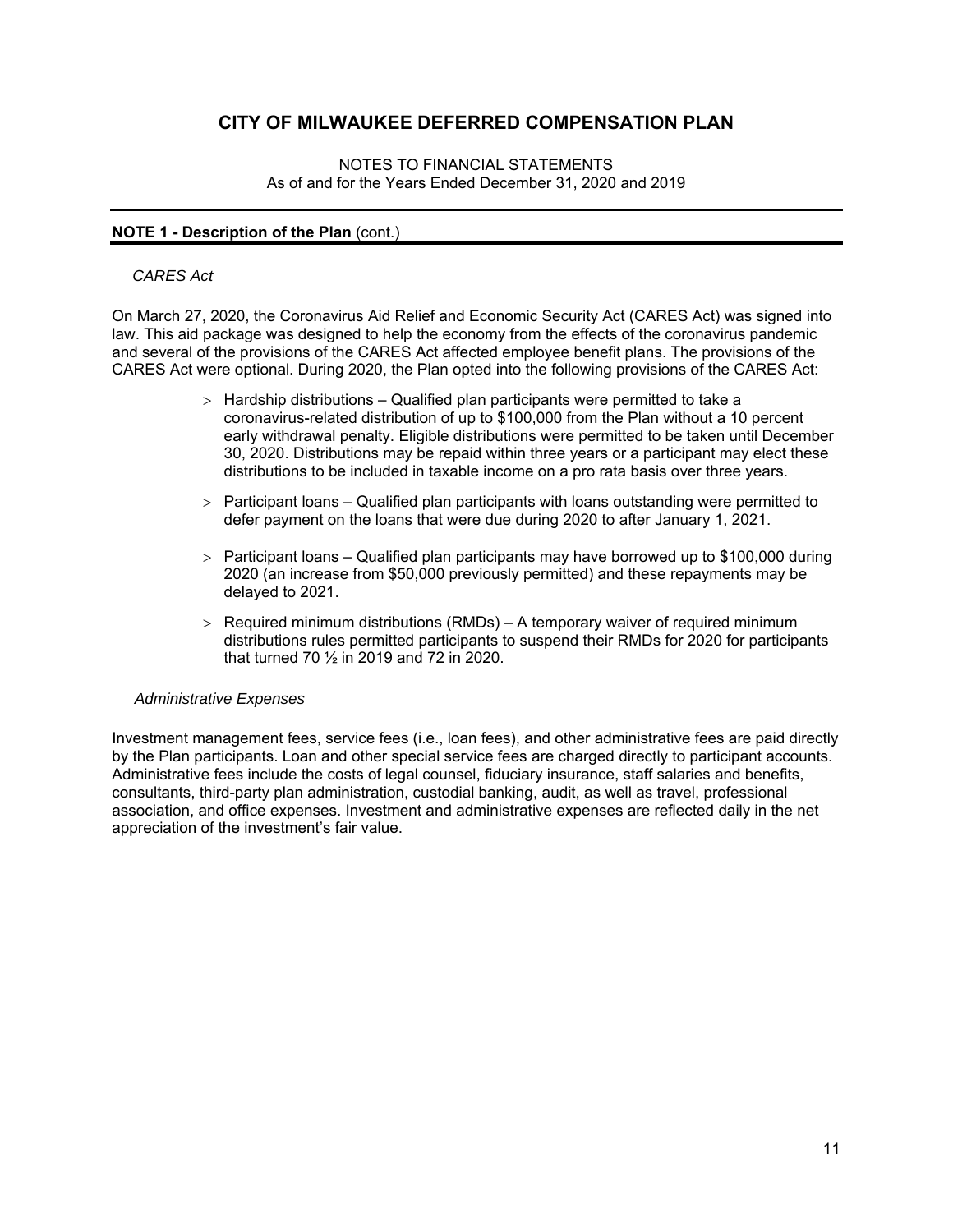### NOTES TO FINANCIAL STATEMENTS As of and for the Years Ended December 31, 2020 and 2019

# **NOTE 2 - Summary of Significant Accounting Policies**

#### *Basis of Accounting*

The accompanying financial statements have been prepared on the accrual basis of accounting.

#### *Use of Estimates*

The preparation of financial statements in conformity with accounting principles generally accepted in the United States of America requires management to make estimates and assumptions that affect the reported amounts of assets and liabilities and changes therein, and disclosures of contingent assets and liabilities. Actual results could differ from those estimates.

#### *Investment Valuation and Income Recognition*

Variable earning investments and PCRAs are presented at fair values based on published quotations or Net Asset Value (NAV) based on the fair values of the underlying mutual funds, stocks and bonds. Purchases and sales of investments are recorded by the record-keeper on the date the trade is ordered by the money manager and/or on the date that participant elections are made.

The Stable Value account investment is presented at contract value, which approximates fair value. Contract value represents contributions received plus interest earned to date less applicable charges and amounts withdrawn. The interest rate credited to the account is based on the overall rate of return for the entire portfolio. The interest rate was 2.03% and 2.59% as of December 31, 2020 and 2019, respectively. The assets held in the group annuity contract are actuarially valued as reported by AUL.

Interest income is recorded as earned on the accrual basis. Dividends are recorded on the ex-dividend date. Net appreciation includes the gains and losses on investments bought and sold as well as held during the year.

Variable earning investment and PCRA income consists of dividends, interest and realized and unrealized gains and losses attributable to the mutual funds, stocks, and bonds. Earnings are accrued to individual participants' accounts on a daily basis, based upon the investment performance of the specific options selected.

Fees incurred by the Plan for the investment manager services are included in net appreciation in the fair value of investment as they are paid through revenue sharing, rather than a direct payment.

#### *Notes Receivable from Participants*

Notes receivable from participants are measured at their unpaid principal balance plus any accrued but unpaid interest. Related fees are recorded as administrative expenses and are expensed when they are incurred. Interest income is recorded on the accrual basis. No allowance for credit losses has been recorded as of December 31, 2020 and 2019. Delinquent participant loans are reclassified as distributions based upon the terms of the plan document.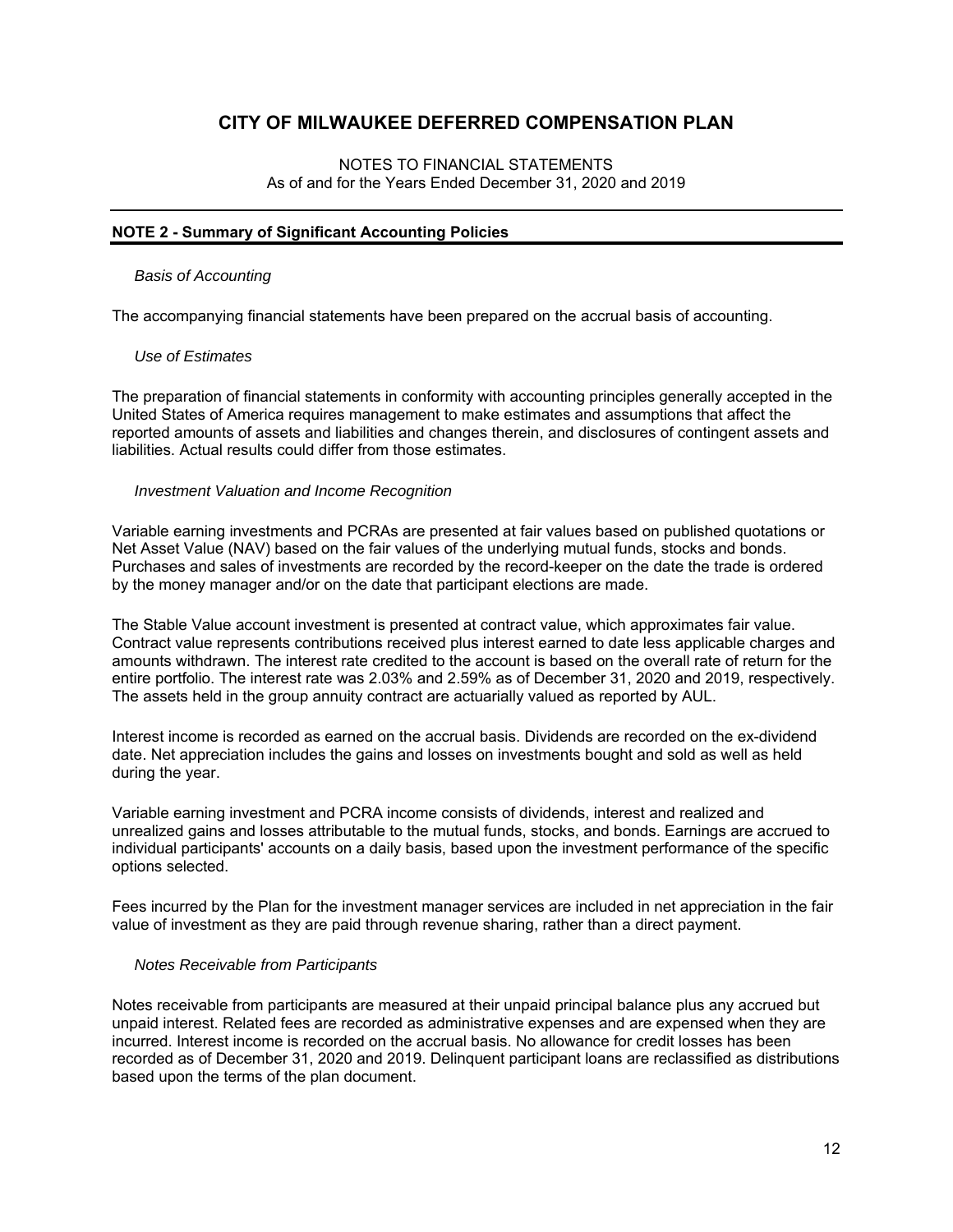### NOTES TO FINANCIAL STATEMENTS As of and for the Years Ended December 31, 2020 and 2019

### **NOTE 2 - Summary of Significant Accounting Policies** (cont.)

#### *Cash and Cash Equivalents*

The Plan defines cash and cash equivalents as highly liquid, short-term investments with a maturity at the date of acquisition of three months or less.

#### *Payment of Benefits*

Benefits are recorded when paid.

#### *Contingencies*

Claims and judgments are recorded as liabilities if all the conditions of Government Accounting Standards Board (GASB) pronouncements are met. Claims and judgments are recorded as expenses when the related liabilities are probable and management can reasonably estimate the amounts.

#### *Risks and Uncertainties*

The Plan invests in various investment securities. These securities are exposed to various risks, such as interest rate risk, credit risk, and overall market volatility. Due to the level of risk associated with certain values of investment securities, it is reasonably possible that changes in the values of investment securities will occur in the near term, and that such changes could materially affect the amounts reported in the financial statements. Since all investments are participant directed, all risks exist at the participant level. Each individual within the Plan has the ability to liquidate their positions and has responsibility for managing their exposure to fair value loss.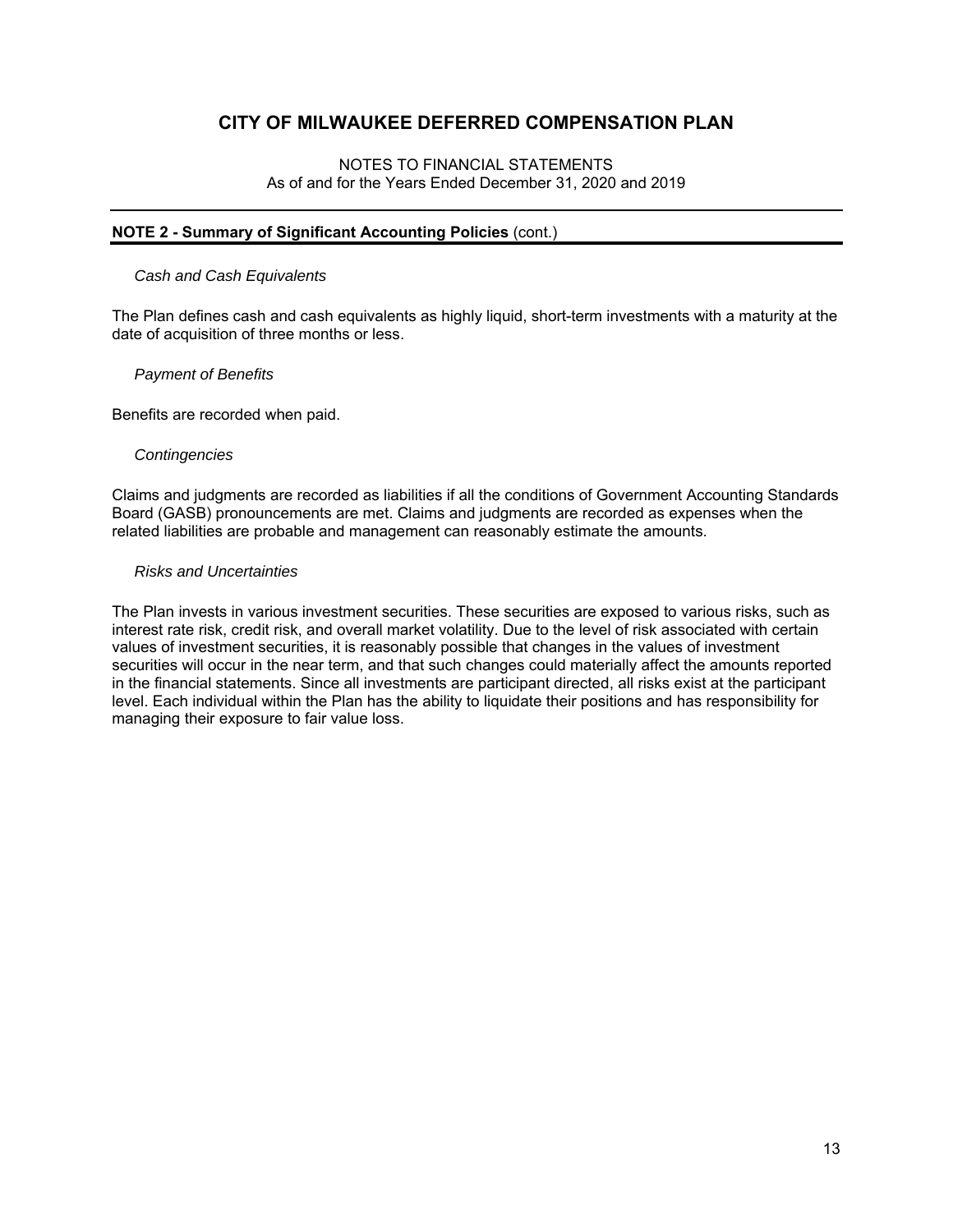### NOTES TO FINANCIAL STATEMENTS As of and for the Years Ended December 31, 2020 and 2019

# **NOTE 3 - Investments**

#### **Fair Value Measurement**

The framework for measuring fair value provides a fair value hierarchy that prioritizes the inputs to valuation techniques used to measure fair value. The hierarchy gives the highest priority to unadjusted quoted prices in active markets for identical assets or liabilities (Level 1) and the lowest priority to unobservable inputs (Level 3). The three levels of the fair value hierarchy under authoritative guidance are described as follows:

- Level 1 Inputs to the valuation methodology are unadjusted quoted market prices for identical assets in active markets that the plan has the ability to access.
- Level 2 Inputs other than quoted prices included within Level 1 that are observable for the asset or liability, either directly or indirectly, such as:
	- Quoted prices for similar assets or liabilities in active markets;
	- Quoted prices for identical or similar assets or liabilities in inactive markets;
	- $>$  Inputs other than quoted prices that are observable for the asset or liability;
	- $>$  Inputs that are derived principally from or corroborated by observable market data by correlation or other means.

If the asset or liability has a specified (contractual) term, the Level 2 input must be observable for substantially the full term of the asset or liability.

Level 3 - Inputs to the valuation methodology are unobservable and significant to the fair value measurement.

The asset's or liability's fair value measurement level within the fair value hierarchy is based on the lowest level of any input that is significant to the fair value measurement. Valuation techniques maximize the use of relevant observable inputs and minimize the use of unobservable inputs.

The following is a description of the valuation methodologies used for assets measured at fair value. There were no changes to the methodologies during the years ended December 31, 2020 and 2019.

*Equities*: Valued at quoted market prices for identical assets in active markets.

*Equity funds*: Valued at market prices for similar assets in active markets.

*Fixed income*: Valued using pricing models maximizing the use of observable inputs for similar securities. This includes basing value on yield currently available on comparable securities of issuers with similar credit ratings.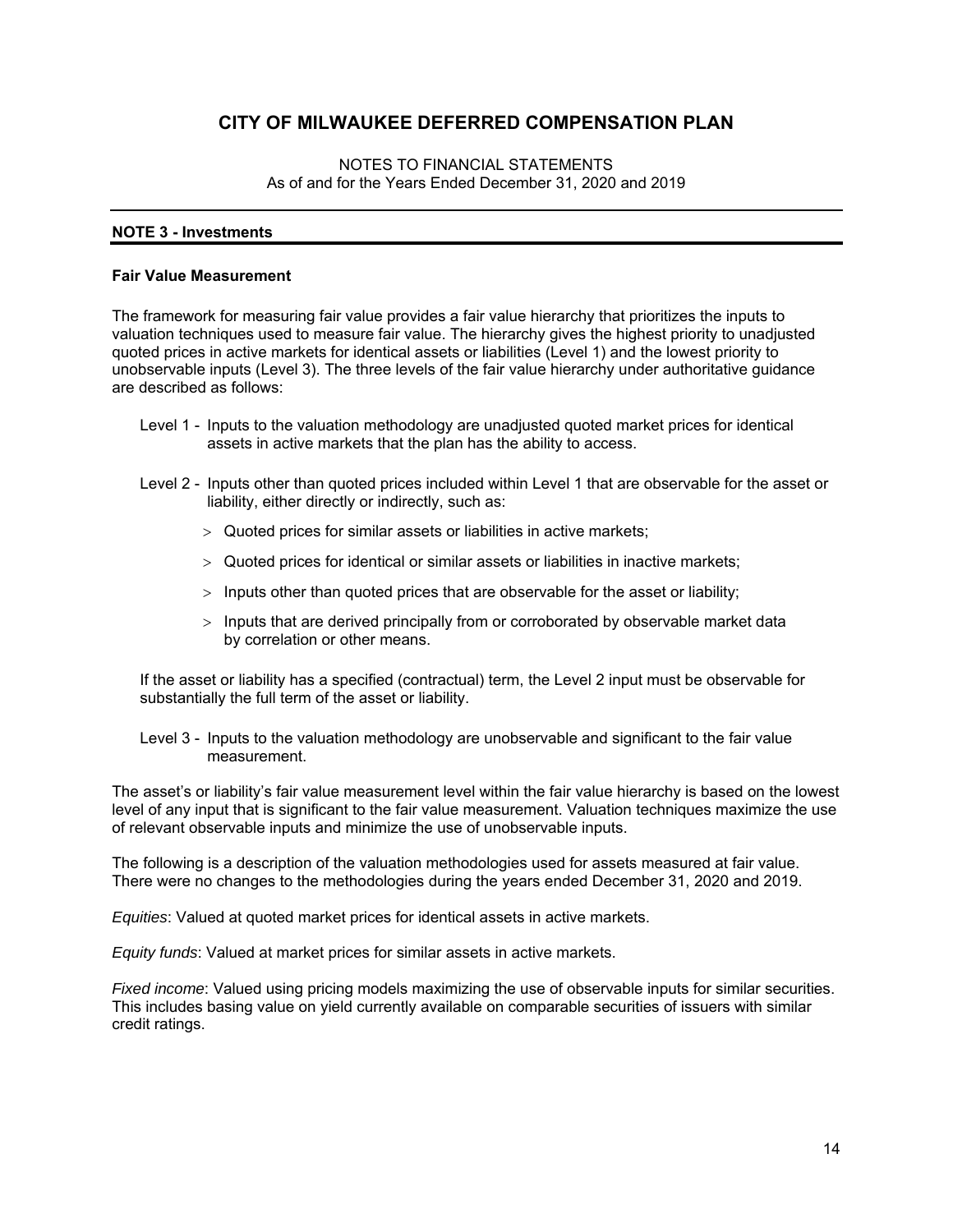NOTES TO FINANCIAL STATEMENTS As of and for the Years Ended December 31, 2020 and 2019

#### **NOTE 3 - Investments** (cont.)

*Personal choice retirement accounts*: The Plan's investments held in participant-directed brokerage accounts may include mutual funds, common stock, bonds, cash, money market funds, unit investment trusts and options. The fair values of mutual funds and money market funds are based on the quoted NAVs of the shares held by the Plan at year end. The fair values of common stock and unit investment trusts are based on quoted market prices. Cash is reported at carrying value which approximates fair value. The fair value of bonds for which quoted market prices are not available are valued based on yields currently available on comparable securities of issues with similar credit ratings. The fair value of options are based on cost; no value is given until options are exercised.

*Group annuity*: Group annuity contracts are reported at contract value equal to the accumulated cash contributions and interest less any withdrawals, which approximates fair value. The annuity is not available for sale or transfer on any securities exchange. The fair value of the annuity was determined by discounting the related cash flows on current yields of similar instruments with comparable durations and taking into consideration the creditworthiness of the issuer.

*Common collective trust funds*: The collective trust fund is valued at the NAV of units of a bank collective trust. The NAV, as provided by the trustee, is used as a practical expedient to estimate fair value. The NAV is based on the fair value of the underlying investments held by the fund less its liabilities. This practical expedient is not used when it is determined to be probable that the fund will sell the investment for an amount different than the reported NAV.

The plan sponsor is responsible for the determination of fair value. Accordingly, they perform periodic analysis on the prices received from the pricing services used to determine whether the prices are reasonable estimates of fair value. As a result of these reviews, the plan sponsor has not historically adjusted the prices obtained from the pricing services. The preceding methods described may produce a fair value calculation that may not be indicative of net realizable value or reflective of future fair values. Furthermore, although the Plan believes its valuation methods are appropriate and consistent with other market participants, the use of different methodologies or assumptions to determine the fair value of certain financial instruments could result in a different fair value measurement at the reporting date.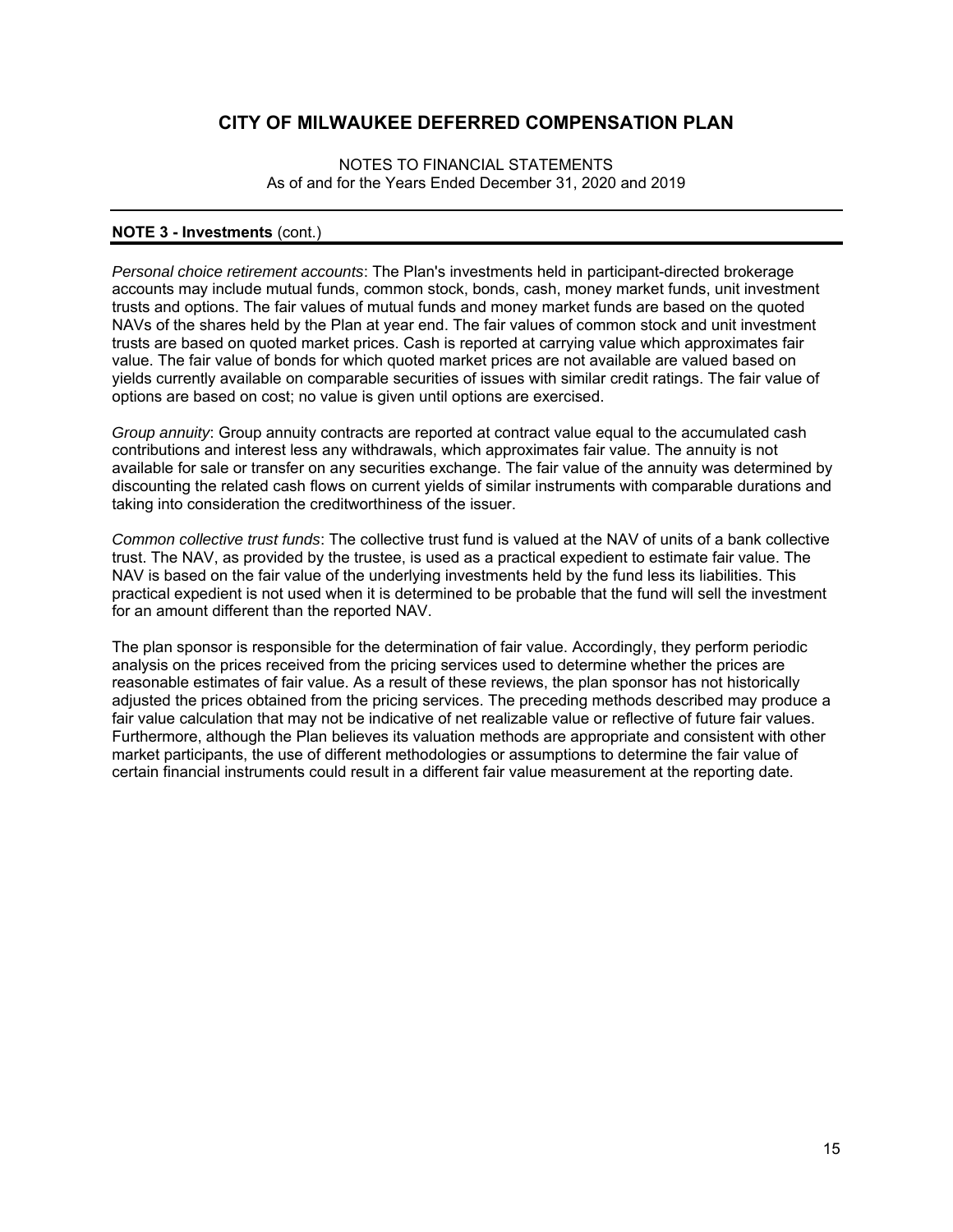# NOTES TO FINANCIAL STATEMENTS As of and for the Years Ended December 31, 2020 and 2019

### **NOTE 3 - Investments** (cont.)

The following tables set forth by level, within the fair value hierarchy, the Plan's investments at fair value as of December 31, 2020 and 2019:

|                                                 | December 31, 2020 |              |                           |                    |            |           |                     |
|-------------------------------------------------|-------------------|--------------|---------------------------|--------------------|------------|-----------|---------------------|
|                                                 |                   | Level 1      |                           | Level <sub>2</sub> |            | Level 3   | Total               |
| Equities                                        | \$                | 43, 150, 279 | \$                        | 89,776             |            |           | \$<br>43,240,055    |
| Equity funds                                    |                   |              |                           | 676,529,384        |            |           | 676,529,384         |
| <b>Fixed Income</b>                             |                   |              |                           | 91,073,748         |            |           | 91,073,748          |
| PCRA's                                          |                   | 45, 149, 468 |                           | 7,142,704          |            |           | 52,292,172          |
| Group annuity                                   |                   |              |                           |                    |            | 1,093,137 | 1,093,137           |
| Total assets in the fair value<br>hierarchy     | $\sqrt{3}$        | 88,299,747   | $\sqrt[6]{3}$             | 774,835,612        | $\sqrt{3}$ | 1,093,137 | 864,228,496         |
| Investments measured at net<br>asset value (a)  |                   |              |                           |                    |            |           | 209,321,711         |
| <b>Total investments</b>                        |                   |              |                           |                    |            |           | \$<br>1,073,550,207 |
|                                                 |                   |              |                           | December 31, 2019  |            |           |                     |
|                                                 |                   | Level 1      |                           | Level 2            |            | Level 3   | Total               |
| Equities                                        | \$                | 40,523,526   | \$                        | 181,072            |            |           | \$<br>40,704,598    |
| Equity funds                                    |                   |              |                           | 639,591,482        |            |           | 639,591,482         |
| Fixed Income                                    |                   |              |                           | 73,324,606         |            |           | 73,324,606          |
| PCRA's                                          |                   | 38,698,263   |                           | 6,109,219          |            |           | 44,807,482          |
| Group annuity<br>Total assets in the fair value |                   |              |                           |                    |            | 1,137,411 | 1,137,411           |
| hierarchy                                       | \$                | 79,221,789   | $\boldsymbol{\mathsf{S}}$ | 719,206,379        | \$         | 1,137,411 | 799,565,579         |
| Investments measured at net<br>asset value (a)  |                   |              |                           |                    |            |           | 182,254,868         |
|                                                 |                   |              |                           |                    |            |           |                     |
| <b>Total investments</b>                        |                   |              |                           |                    |            |           | \$<br>981,820,447   |

(a) In accordance with GASB 72, *Fair Value Measurement and Application*, certain investments that were measured at net asset value per share (or its equivalent) have not been classified in the fair value hierarchy. The fair value amounts presented in this table are intended to permit reconciliation of the fair value hierarchy to the line items presented in the Statements of Fiduciary Net Position.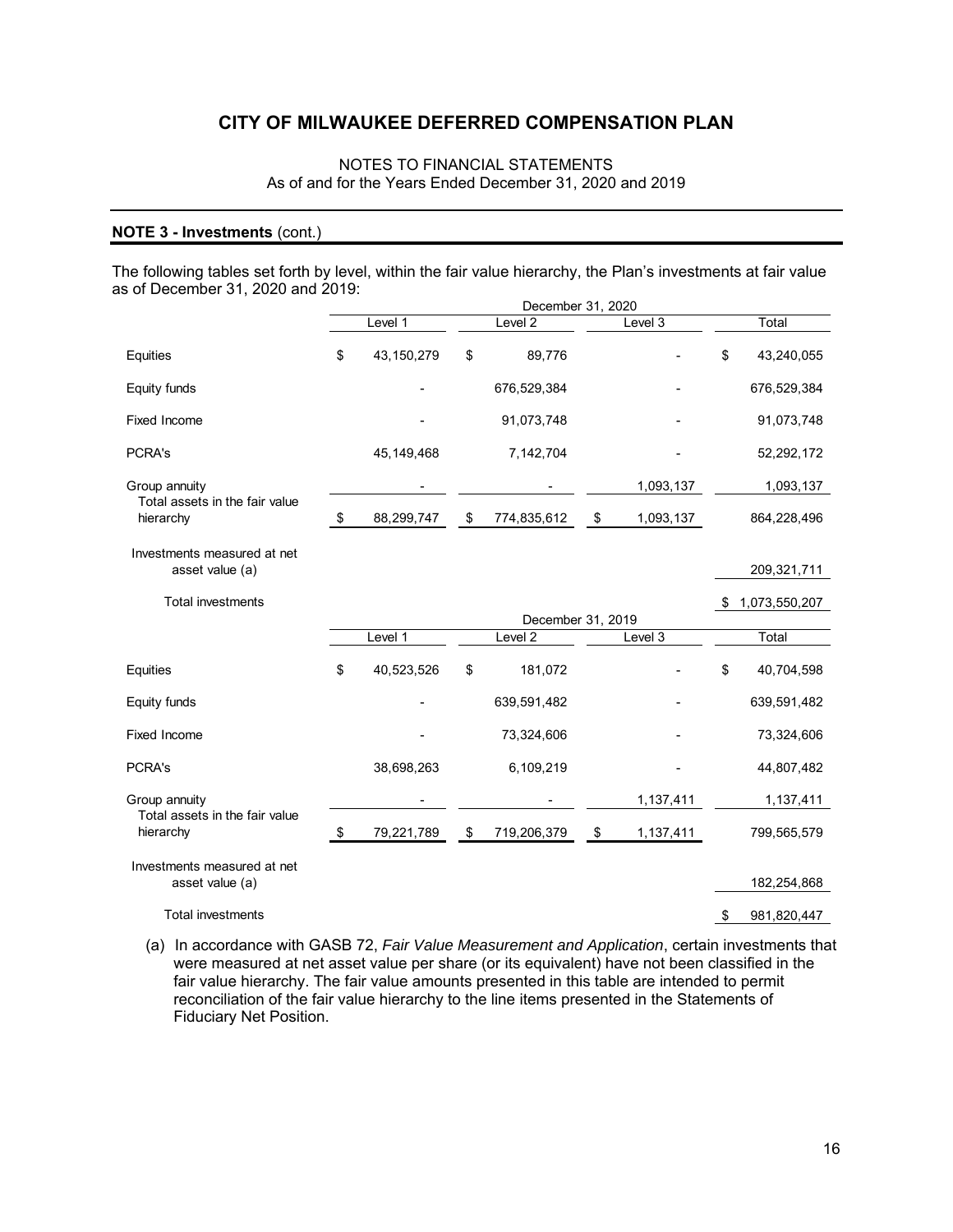# NOTES TO FINANCIAL STATEMENTS As of and for the Years Ended December 31, 2020 and 2019

# **NOTE 3 - Investments** (cont.)

# **Investments Measured Using NAV per Share Practical Expedient**

The following table summarizes investments for which fair value is measured using NAV per share practical expedient as of December 31, 2020 and 2019, respectively. There are no participant redemption restrictions for these investments; the redemption notice period is applicable only to the Plan.

|                      | Fair Value    | Unfunded<br>Commitments | Redemption<br>Frequency | Redemption<br><b>Notice Period</b> |
|----------------------|---------------|-------------------------|-------------------------|------------------------------------|
|                      |               | December 31, 2020       |                         |                                    |
| Stable Value Account | \$209,321,711 | N/A                     | Daily                   | N/A                                |
|                      |               | December 31, 2019       |                         |                                    |
| Stable Value Account | \$182,254,868 | N/A                     | Daily                   | N/A                                |

The fair value of investments held by the Plan at December 31, 2020 and 2019 was as follows:

|                                                | 2020              | 2019              |
|------------------------------------------------|-------------------|-------------------|
|                                                |                   |                   |
| <b>Fixed earnings investment</b>               |                   |                   |
| Stable Value Account                           | \$<br>209,321,711 | \$<br>182,254,868 |
| Variable earnings investments                  |                   |                   |
| Actively Managed Income Account                | 91,073,748        | 73,324,606        |
| Passively Managed U.S. Equity Account          | 257,941,576       | 228,744,369       |
| <b>Actively Managed Equity Account</b>         | 171,672,524       | 170,519,391       |
| Passively Managed International Equity Account | 71,640,071        | 71,269,005        |
| <b>Target date investments</b>                 |                   |                   |
| Target Date Income                             | 41,621,663        | 40,589,824        |
| Target Date 2020                               | 35,030,507        | 35,027,423        |
| Target Date 2025                               | 44,260,993        | 45,651,868        |
| Target Date 2030                               | 36,997,696        | 32,645,516        |
| Target Date 2035                               | 22,802,015        | 22,926,048        |
| Target Date 2040                               | 15,322,208        | 14,126,621        |
| Target Date 2045                               | 11,268,108        | 9,905,406         |
| Target Date 2050                               | 5,920,961         | 5,152,929         |
| Target Date 2055                               | 4,476,560         | 3,262,352         |
| Target Date 2060                               | 814,557           | 475,328           |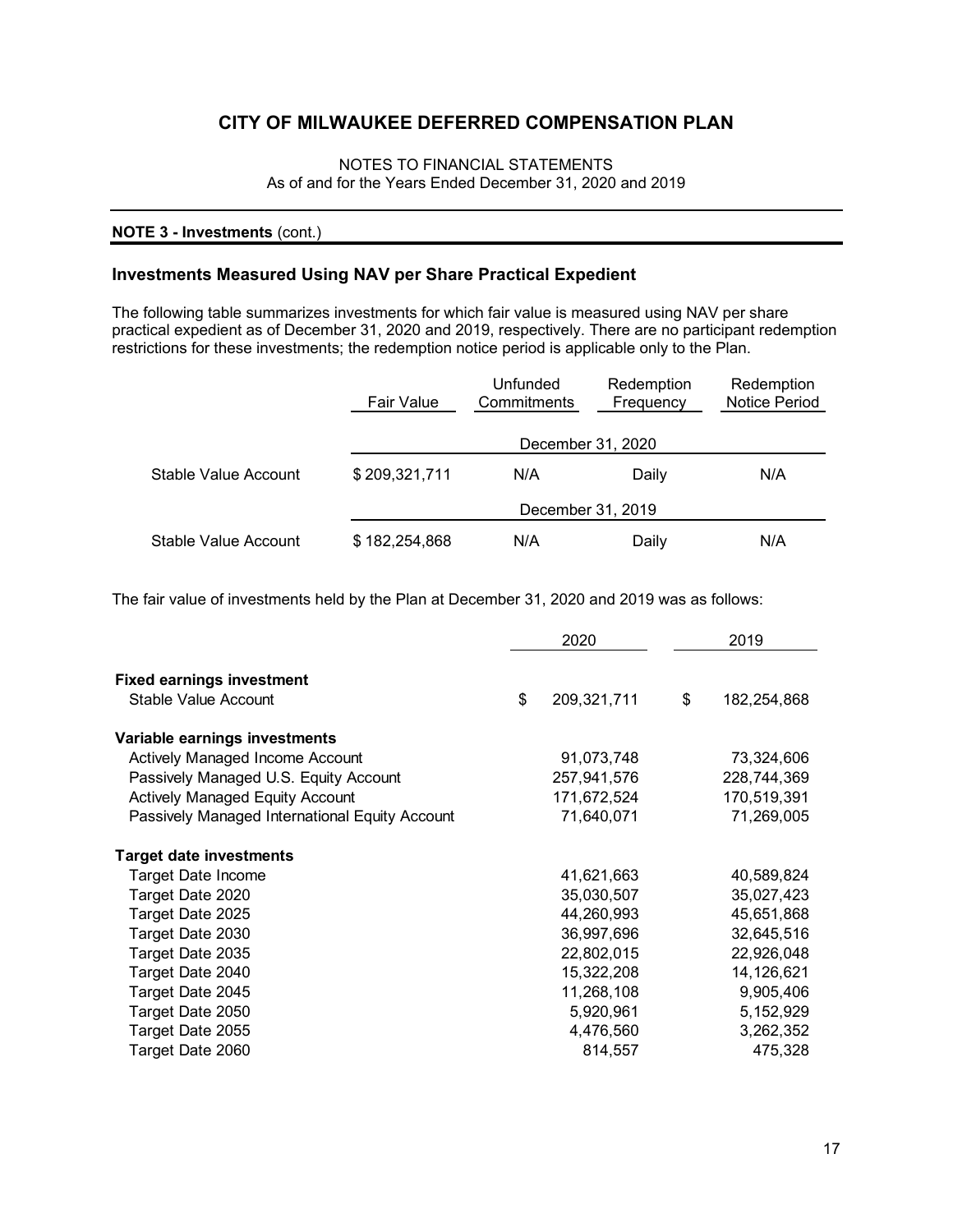# NOTES TO FINANCIAL STATEMENTS As of and for the Years Ended December 31, 2020 and 2019

| <b>NOTE 3 - Investments (cont.)</b>            |                    |             |
|------------------------------------------------|--------------------|-------------|
|                                                | 2020               | 2019        |
| Self-directed option<br>PCRAs - Charles Schwab | 52,292,172         | 44,807,482  |
| <b>Group Annuity contract</b><br><b>AUL</b>    | 1,093,137          | 1,137,411   |
| Total investments                              | 1,073,550,207<br>S | 981,820,447 |

The following individual underlying investments exceeded 5% of the Plan Fiduciary Net Position at December 31, 2020 and 2019:

|                                  | <b>Investment Type</b> | 2020 |             |   | 2019        |
|----------------------------------|------------------------|------|-------------|---|-------------|
|                                  |                        |      |             |   |             |
| Russell 3000 Index Fund          | Equity funds           | \$   | 257,941,576 | S | 228,744,369 |
| Stable Value Fund                | Measured at NAV        |      | 209,321,711 |   | 182,254,868 |
| S&P 500 Index Fund               | Equity funds           |      | 71,698,537  |   | 77,618,659  |
| <b>International Equity Fund</b> | Equity funds           |      | 71,640,071  |   | 71,269,005  |
| <b>Baird Core Fixed Income</b>   | Fixed income           |      | 64,303,614  |   | 53,781,022  |

The Plan conforms to the reporting requirements of *Governmental Accounting Standards Board Statement No. 40*. As of December 31, 2020, the Plan had the following investments and maturities in its fixed earnings investment and certain mutual funds which include investments in bonds.

|                                                                           | Fair Value |                          | Weighted<br>Average<br>Maturity (Years) | Credit<br>Quality |
|---------------------------------------------------------------------------|------------|--------------------------|-----------------------------------------|-------------------|
| <b>Fixed earnings investment</b><br>Stable Value Account                  | S          | 209,321,711              | 2.90                                    | AA                |
| Variable earnings investments<br><b>Baird Core Fixed Income</b>           |            | 64,303,614               | 7.94                                    | AA-               |
| <b>Brandywine Global Fixed Income</b><br>Reams Opportunistic Fixed Income |            | 14,050,751<br>12,719,383 | 8.94<br>3.27                            | A<br>A            |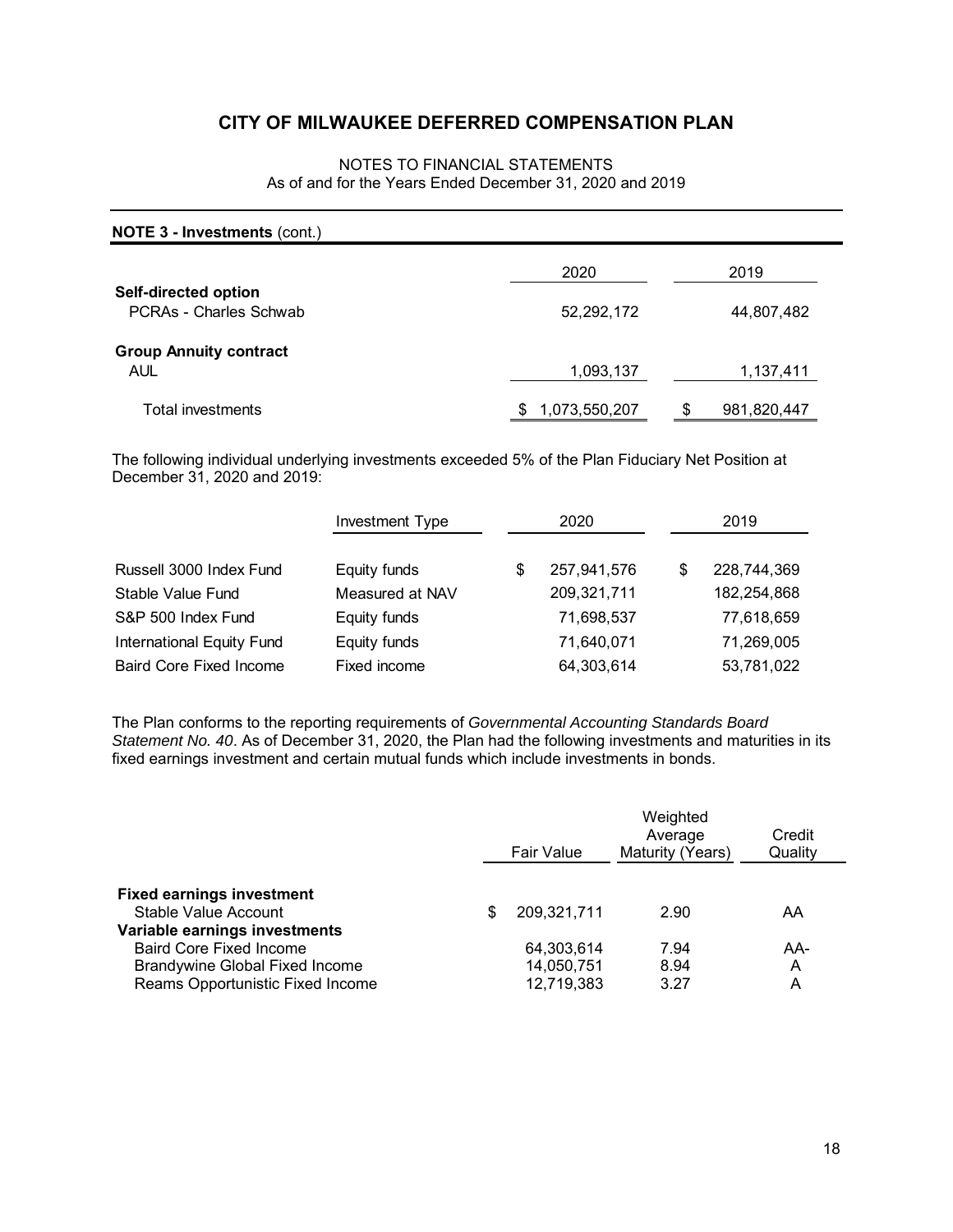# NOTES TO FINANCIAL STATEMENTS As of and for the Years Ended December 31, 2020 and 2019

### **NOTE 3 - Investments** (cont.)

As of December 31, 2019, the Plan had the following investments and maturities in its fixed earnings investment and certain mutual funds which include investments in bonds.

|                                                                                                             |   | Fair Value                           | Weighted<br>Average<br>Maturity<br>(Years) | Credit<br>Quality |
|-------------------------------------------------------------------------------------------------------------|---|--------------------------------------|--------------------------------------------|-------------------|
| <b>Fixed earnings investment</b><br>Stable Value Account<br>Variable earnings investments                   | S | 182.254.868                          | 3.00                                       | AA+               |
| <b>Baird Core Fixed Income</b><br><b>Brandywine Global Fixed Income</b><br>Reams Opportunistic Fixed Income |   | 53,781,022<br>9,711,481<br>9,832,103 | 7.81<br>6.97<br>2.79                       | AA-<br>AA-<br>AA  |

# **Foreign Currency Risk**

Foreign currency risk is the risk that changes in exchange rates could adversely affect the fair value of the investment. The Plan may have investments in foreign investments that are issued outside of the United States of America. As of December 31, 2020 and 2019, the Plan's exposure to foreign currency risk, expressed in U.S. Dollars, is in the following table.

December 31, 2020

| <b>Foreign Currency</b> | Equities  |            |  | <b>Total Fair</b><br><b>Market Value</b> |            |  |
|-------------------------|-----------|------------|--|------------------------------------------|------------|--|
|                         |           |            |  |                                          |            |  |
| Australian dollar       | \$        | 1,358,076  |  | \$                                       | 1,358,076  |  |
| Brazilian real          |           | 219,623    |  |                                          | 219,623    |  |
| British pound sterling  |           | 3,976,729  |  |                                          | 3,976,729  |  |
| Canadian dollar         |           | 281,956    |  |                                          | 281,956    |  |
| Danish krone            | 1,081,450 |            |  |                                          | 1,081,450  |  |
| Euro                    |           | 6,580,076  |  |                                          | 6,580,076  |  |
| Hong Kong dollar        |           | 3,651,939  |  |                                          | 3,651,939  |  |
| Hungarian forint        |           | 171,578    |  |                                          | 171,578    |  |
| Japanese yen            |           | 2,671,073  |  |                                          | 2,671,073  |  |
| Malaysian ringgit       |           | 108,659    |  |                                          | 108,659    |  |
| Mexican peso            |           | 544,307    |  |                                          | 544,307    |  |
| Philippine peso         |           | 55,605     |  |                                          | 55,605     |  |
| South Korean won        |           | 492,267    |  |                                          | 492,267    |  |
| Swedish krona           |           | 845,528    |  |                                          | 845,528    |  |
| Swiss franc             |           | 3,840,021  |  |                                          | 3,840,021  |  |
| Totals                  | \$        | 25.878.887 |  | \$                                       | 25.878.887 |  |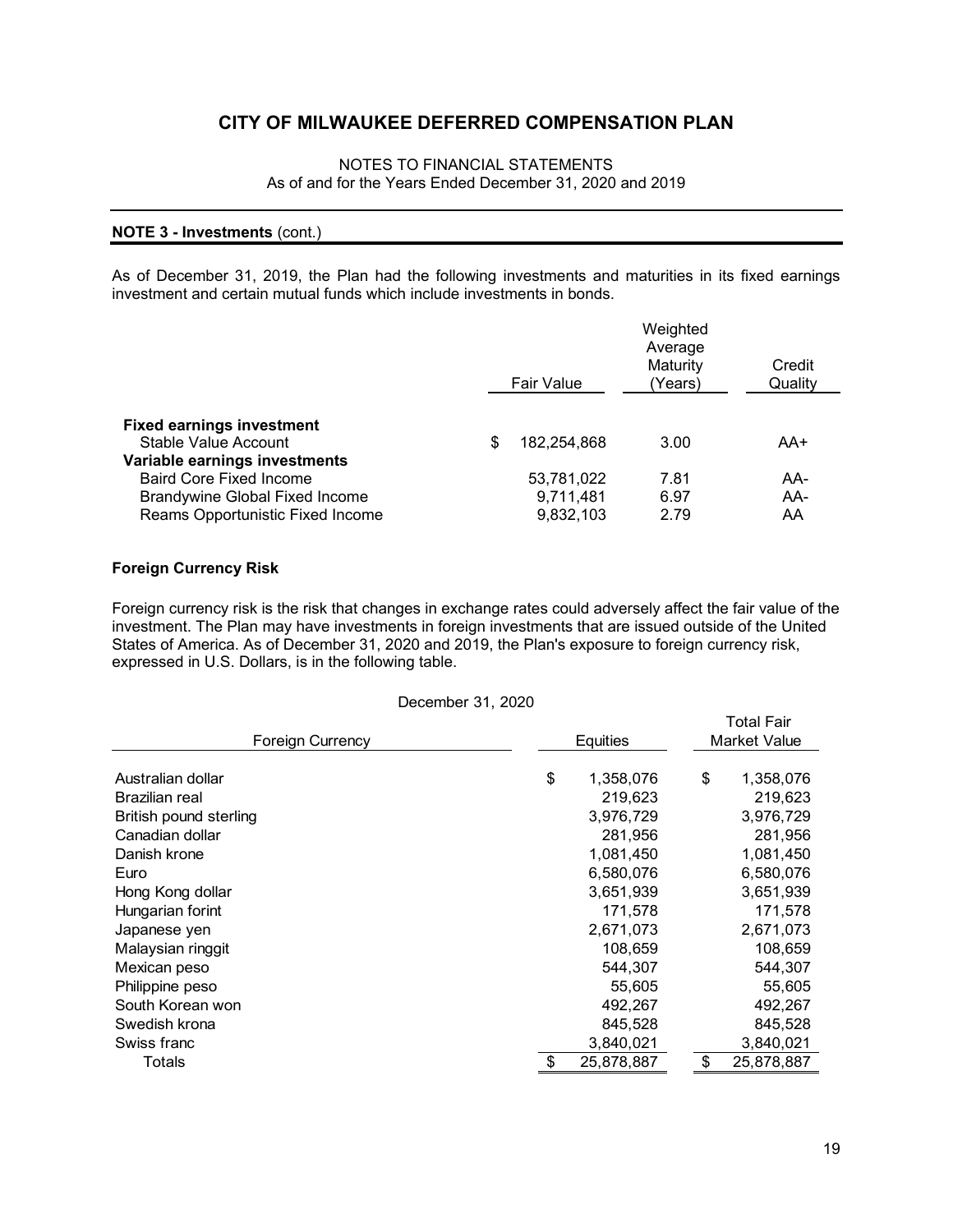# NOTES TO FINANCIAL STATEMENTS As of and for the Years Ended December 31, 2020 and 2019

#### **NOTE 3 - Investments** (cont.)

| December 31, 2019      |          |            |    |                                   |  |
|------------------------|----------|------------|----|-----------------------------------|--|
| Foreign Currency       | Equities |            |    | <b>Total Fair</b><br>Market Value |  |
| Australian dollar      | \$       | 1,537,195  | \$ | 1,537,195                         |  |
| Brazilian real         |          | 199,620    |    | 199,620                           |  |
| British pound sterling |          | 4,952,157  |    | 4,952,157                         |  |
| Canadian dollar        |          | 656,808    |    | 656,808                           |  |
| Danish krone           |          | 899,054    |    | 899,054                           |  |
| Euro                   |          | 6,076,321  |    | 6,076,321                         |  |
| Hong Kong dollar       |          | 2,528,103  |    | 2,528,103                         |  |
| Hungarian forint       |          | 173,225    |    | 173,225                           |  |
| Japanese yen           |          | 2,645,194  |    | 2,645,194                         |  |
| Mexican peso           |          | 1,174,462  |    | 1,174,462                         |  |
| Philippine peso        |          | 47,215     |    | 47,215                            |  |
| South Korean won       |          | 587,452    |    | 587,452                           |  |
| Swedish krona          |          | 836,914    |    | 836,914                           |  |
| Swiss franc            |          | 3,540,652  |    | 3,540,652                         |  |
| Totals                 |          | 25,854,372 | \$ | 25,854,372                        |  |

# **Custodial Credit Risk**

Custodial credit risk is the risk that, in the event of a bank failure, the Plan's deposits may not be returned to it. Deposits are exposed to custodial credit risk if they are not covered by depository insurance and the deposits are (a) uncollateralized, (b) collateralized with securities held by the pledging financial institution, or (c) collateralized with securities held by the pledging financial institution's trust department or agent but not the Plan's name.

All deposits of the Plan are held on behalf of the Plan by the investment custodian in accordance with the formal deposit policy for custodial credit risk and are not exposed to custodial credit risk as defined by *Governmental Accounting Standards Board Statement No. 40.*

# **NOTE 4 - Related Parties**

All members of the Deferred Compensation Board are participants in the Plan, however, no fees are paid to these participants.